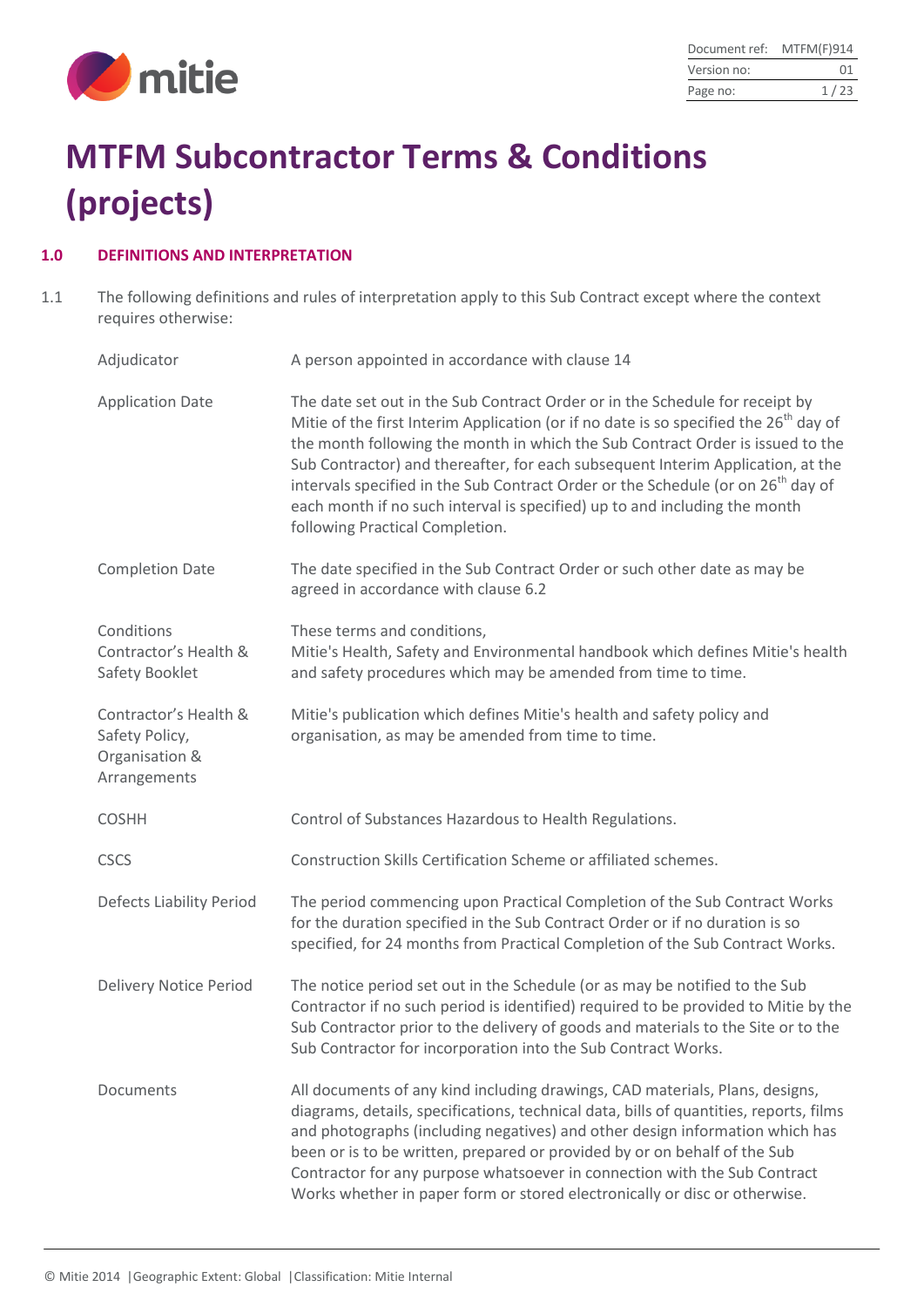

| Document ref: | MTFM(F)914 |
|---------------|------------|
| Version no:   | 01         |
| Page no:      | 2/23       |

| Force Majeure                        | Any of the following circumstances beyond the reasonable control of either<br>Party to the extent that such circumstances prevents or impedes the due<br>performance of the Sub Contract by that Party and provided that such Party has<br>used all reasonable endeavours to avoid and mitigate its effects: government<br>action or trade embargo; act of terrorism or war; flood, fire or other natural<br>physical disaster; denial of the use of any railway, port, airport, shipping service<br>or their means of public transport other than where such denial is a result of an<br>act or inaction by the Sub Contractor and/or his Suppliers; or industrial dispute,<br>other than any such dispute confined to the Sub Contractor and/or his Suppliers. |
|--------------------------------------|------------------------------------------------------------------------------------------------------------------------------------------------------------------------------------------------------------------------------------------------------------------------------------------------------------------------------------------------------------------------------------------------------------------------------------------------------------------------------------------------------------------------------------------------------------------------------------------------------------------------------------------------------------------------------------------------------------------------------------------------------------------|
| <b>Free Issue Material</b>           | All goods and materials of whatever nature, special access equipment and/or<br>any large items of plant or equipments supplied by Mitie to the Sub Contractor<br>for incorporation by the Sub Contractor into, or use by the Sub Contractor in<br>carrying out, the Sub Contract Works.                                                                                                                                                                                                                                                                                                                                                                                                                                                                          |
| <b>Final Statement</b><br>of Account | As defined at clause 5.14.                                                                                                                                                                                                                                                                                                                                                                                                                                                                                                                                                                                                                                                                                                                                       |
| Health & Safety Plan                 | The document detailing the health and safety arrangements, site rules and any<br>special measures for the works to be undertaken.                                                                                                                                                                                                                                                                                                                                                                                                                                                                                                                                                                                                                                |
| Interim Application                  | The Sub Contractor's interim application for payment submitted in accordance<br>with this Sub Contract and Interim Applications shall mean more than one<br>interim application in accordance with the context.                                                                                                                                                                                                                                                                                                                                                                                                                                                                                                                                                  |
| Mitie                                | Mitie Technical Facilities Management Limited (Co Number 906936) of 1<br>Harlequin Office Park, Fieldfare, Emersons Green, Bristol, England, BS16 7FN or<br>such other Mitie Group company as may assume Mitie's responsibilities<br>pursuant to clause 15.1                                                                                                                                                                                                                                                                                                                                                                                                                                                                                                     |
| Mitie's Representative               | The person named in the Schedule or as may be notified by Mitie from time to<br>time appointed by Mitie as its representative throughout the duration of the<br>Sub Contract.                                                                                                                                                                                                                                                                                                                                                                                                                                                                                                                                                                                    |
| Party                                | Mitie or the Sub Contractor as the case may be, and Parties means both Mitie<br>and the Sub Contractor.                                                                                                                                                                                                                                                                                                                                                                                                                                                                                                                                                                                                                                                          |
| Pay Less Notice                      | As defined at clauses 5.12, 5.18 and 5.22                                                                                                                                                                                                                                                                                                                                                                                                                                                                                                                                                                                                                                                                                                                        |
| <b>Payment Notice</b>                | Whether Interim, as defined at clause 5.11, Final as defined at clause 5.17<br>and/or Final Retention as defined at clause 5.21.                                                                                                                                                                                                                                                                                                                                                                                                                                                                                                                                                                                                                                 |
| Plant and Equipment                  | All plant, equipment and tools of whatever nature that the Sub Contractor uses<br>in or is required to use in carrying out the Sub Contract Works and including, but<br>not limited to, ladders, scaffolding, scaffold towers and accessories and such<br>other plant, equipment and tools as may be set out in the Schedule.                                                                                                                                                                                                                                                                                                                                                                                                                                    |
| <b>PPE</b>                           | Personal Protective Equipment.                                                                                                                                                                                                                                                                                                                                                                                                                                                                                                                                                                                                                                                                                                                                   |
| <b>Practical Completion</b>          | The notification by Mitie that the Sub Contract Works comply in all respects with<br>this Sub Contract.                                                                                                                                                                                                                                                                                                                                                                                                                                                                                                                                                                                                                                                          |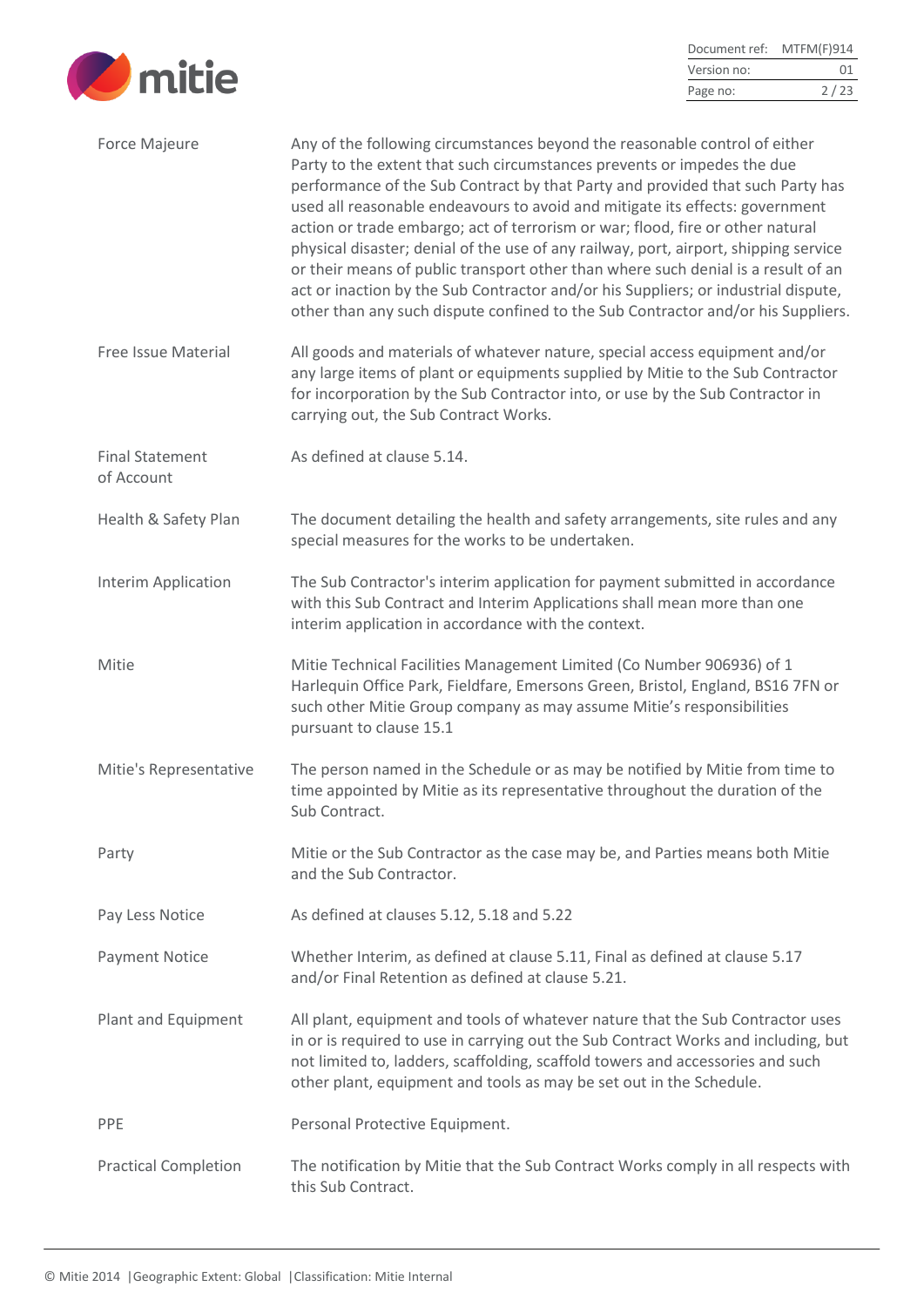

| Document ref: | MTFM(F)914 |
|---------------|------------|
| Version no:   | 01         |
| Page no:      | 3/23       |

| Principal                                  | The party who has contracted with Mitie under the Principal Contract.                                                                                                                                                                                                                                          |
|--------------------------------------------|----------------------------------------------------------------------------------------------------------------------------------------------------------------------------------------------------------------------------------------------------------------------------------------------------------------|
| <b>Principal Contract</b>                  | The contract between Mitie and the Principal for the Works which is available on<br>request if the Sub Contractor does not have a copy of it.                                                                                                                                                                  |
| <b>Principal Contract</b><br>Administrator | The person appointed by the Principal who administers the Principal Contract on<br>behalf of the Principal as notified to the Sub Contractor.                                                                                                                                                                  |
| <b>Principal Practical</b><br>Completion   | The certification by the Principal that the Works comply with the Principal<br>Contract.                                                                                                                                                                                                                       |
| Retention                                  | The retention percentage stated in the Sub Contract Order or if no such<br>percentage is stated then 5%.                                                                                                                                                                                                       |
| Schedule                                   | The schedule to the Conditions                                                                                                                                                                                                                                                                                 |
| Scheme                                     | The Scheme for Construction Contracts (England and Wales) Regulations 1998 as<br>amended by the Scheme for Construction Contracts (England and Wales)<br>Regulations 1998 (Amendment) (England) Regulations 2011.                                                                                              |
| Site                                       | The land and/or buildings described in the Sub Contract Order.                                                                                                                                                                                                                                                 |
| <b>Site Working Hours</b>                  | The working hours for the Site as defined in the Schedule or in the absence of<br>such definition in the Schedule then 8:00am to 6:00pm Monday to Friday.                                                                                                                                                      |
| Specification                              | All plans, drawings, data or other information relating to the Sub Contract Works<br>supplied to the Sub Contractor in connection with the Sub Contract Works<br>including but not limited to all such information provided to the Sub Contractor<br>for the purposes of tendering for the Sub Contract Works. |
| Sub Contract                               | The contract for the Sub Contract Works which comprises the following:<br>(1) the Sub Contract Order;<br>(2) the Conditions;<br>(3) the Schedule;<br>(4) the Specification; and<br>(5) the Drawings<br>which are hereby incorporated into the Sub Contract.                                                    |
| Sub Contract Order                         | Mitie's Sub Contract order form for the Sub Contract Works.                                                                                                                                                                                                                                                    |
| <b>Sub Contract Sum</b>                    | The sum specified in the Sub Contractor Order exclusive of any applicable value<br>added tax. Unless otherwise stated in this Sub Contract the Sub Contract Sum is<br>a firm fixed lump sum price subject to any discount stated on the Sub Contract<br>Order                                                  |
| <b>Sub Contract Works</b>                  | The works described in the Sub Contract Order and more particularly described<br>in the Schedule and the Specification together with any variations to such works<br>made in accordance with this Sub Contract                                                                                                 |
| Sub Contractor                             | The party named in the Sub Contract Order and to whom the Sub Contract<br>Order is addressed.                                                                                                                                                                                                                  |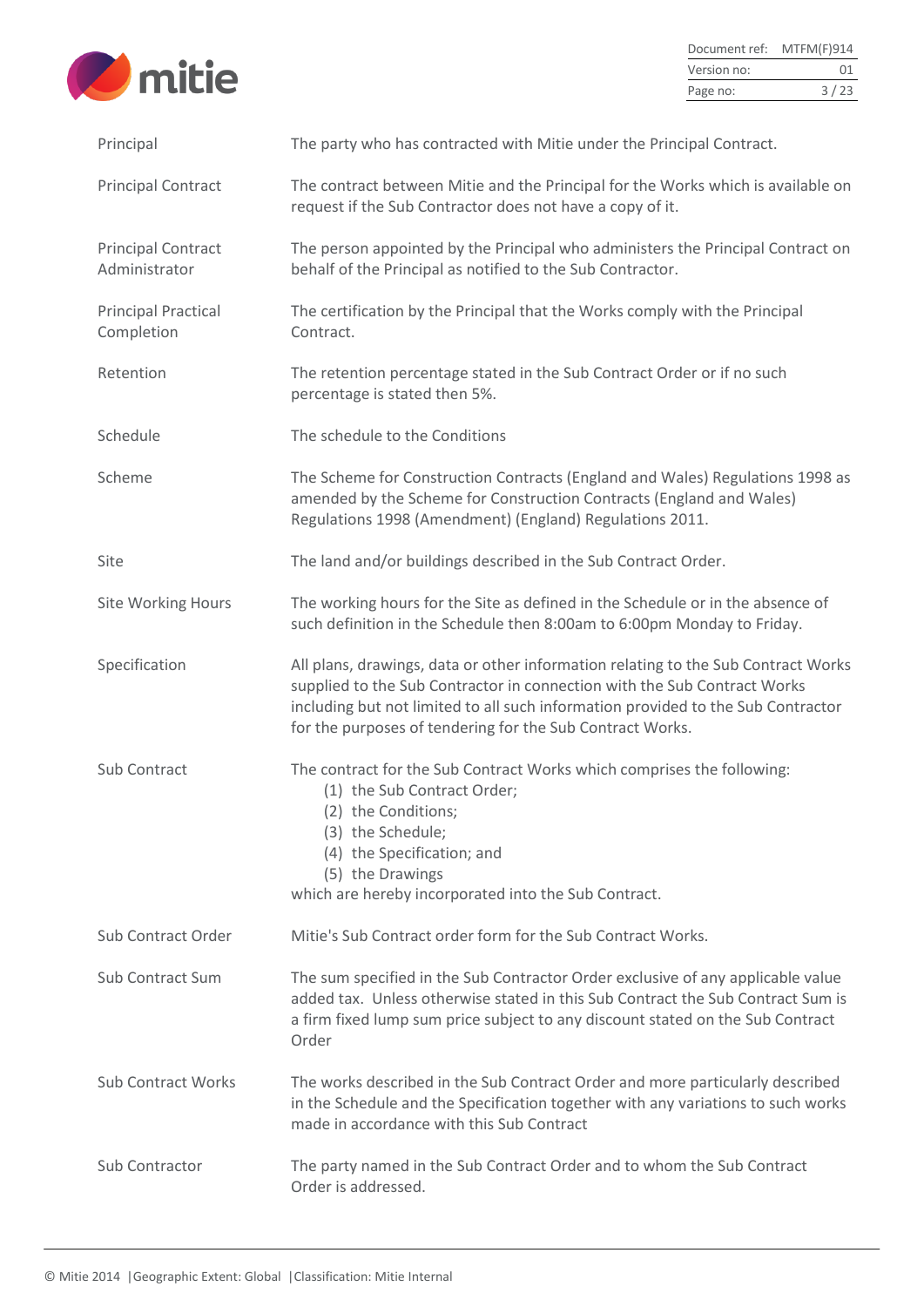

| Document ref: | MTFM(F)914 |
|---------------|------------|
| Version no:   | 01         |
| Page no:      | 4/23       |

| Sub Contractor's<br>Insurances                     | The insurances and minimum levels of indemnity referred to in the Schedule (or<br>if no details are entered into the Schedule then the types and levels of insurance<br>that a contractor would reasonably expect a Sub Contractor to maintain given<br>the type of works and services to be performed by the Sub Contractor) and<br>required by law. |
|----------------------------------------------------|-------------------------------------------------------------------------------------------------------------------------------------------------------------------------------------------------------------------------------------------------------------------------------------------------------------------------------------------------------|
| Sub Contractor's<br>Representative                 | The person named in the Schedule or as may be notified by the Sub Contractor<br>from time to time to Mitie's satisfaction appointed by the Sub Contractor as its<br>representative throughout the duration of the Sub Contract.                                                                                                                       |
| Sub Contractor's Safety<br><b>Policy Statement</b> | The general approach, objectives and the arrangement put in place for<br>managing health and safety. It is a unique document that says who does what,<br>when and how.                                                                                                                                                                                |
| <b>Suppliers</b>                                   | The Sub Contractor's Sub Contractors and suppliers and their Sub Contractors<br>and suppliers                                                                                                                                                                                                                                                         |
| <b>Works</b>                                       | The works Mitie has agreed to undertake at the Site and which the Sub Contract<br>Works shall form part.                                                                                                                                                                                                                                              |

- 1.2 Reference in this Sub Contract to any statute or statutory instrument shall be construed as a reference to such statute or statutory instrument as amended, re-enacted, consolidated or extended as relevant and shall include any subordinate legislation for the time being in force and made under it.
- 1.3 In the case of discrepancy or ambiguity between these Conditions and any other documents incorporated into the Sub Contract, such discrepancy or ambiguity shall be resolved by the following order of precedence:
	- (1) the Sub Contract Order;
	- (2) the Conditions;
	- (3) the Schedule;
	- (4) the Specification;
	- (5) the Drawings;
	- (6) any other documents incorporated into the Sub Contract .

If the Sub Contractor shall find any discrepancy or ambiguity it shall forthwith give written notice to Mitie and it shall not proceed with the discrepant or ambiguous Sub Contract Works until Mitie so directs. If such discrepancy or ambiguity cannot be resolved by reference to the above then Mitie shall resolve the same by issuing a direction in writing to the Sub Contractor and, unless otherwise agreed, the Sub Contractor shall comply with Mitie's direction without any increase in the Sub Contract Sum.

# **2.0 GENERAL CONDITIONS**

- 2.1 The Sub Contractor agrees that by signing and returning the Sub Contract Order and/or by commencing performance of the Sub Contract Works that it shall undertake the Sub Contract Works in accordance with the Sub Contract to the exclusion of all other terms, conditions, warranties and representations. The Sub Contractor warrants that any and all of the Sub Contract Works it has carried out before the date of the Sub Contract Order and/or its acceptance of the Sub Contract Order complies with the Sub Contract in all respects.
- 2.2 This Sub Contract supersedes any previous agreement or arrangement between the Parties in relation to the subject matter of this Sub Contract (whether oral or written) and represents the entire understanding between the Parties. The Sub Contractor acknowledges that in entering into this Sub Contract it has not relied on, and shall have no right or remedy in respect of, any statement, representation, assurance or warranty (whether made negligently or innocently) other than as expressly set out in this agreement.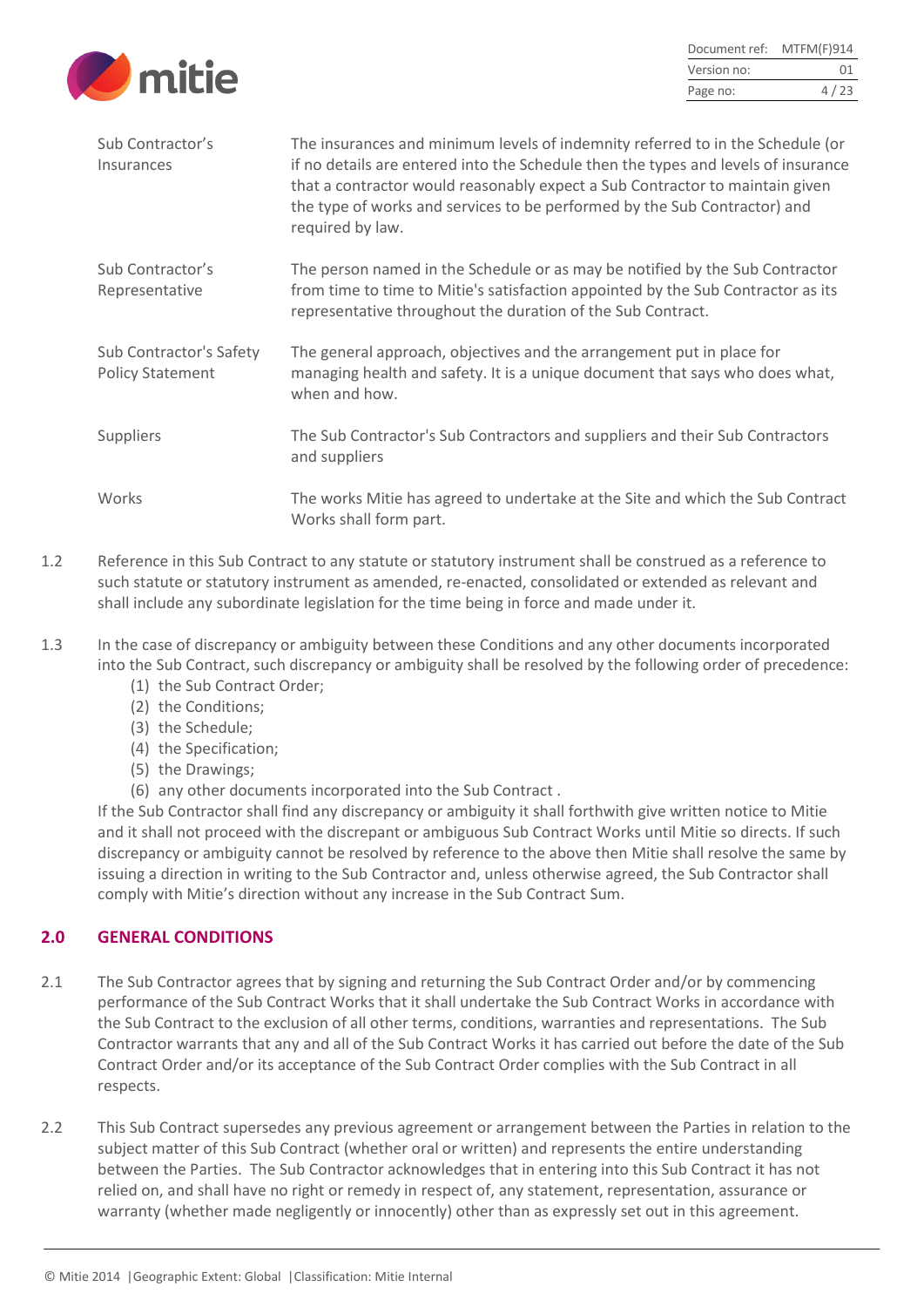

| Document ref: | MTFM(F)914 |
|---------------|------------|
| Version no:   | 01         |
| Page no:      | 5/23       |

- 2.3 It shall be a condition precedent to any liability of Mitie to pay the Sub Contractor pursuant to clause 5.0 that the Sub Contractor:
	- (1) signs and returns the Sub Contract Order;
	- (2) provides evidence of insurance as required by this Sub Contract;
	- (3) executes a deed or deeds of warranty as required by this Sub Contract; and
	- (4) does any other thing identified by this Sub Contract as a condition precedent to Mitie's liability to pay the Sub Contractor; and
	- (5) Mitie has received verification of the Sub Contractor's tax status pursuant to clause 5.2
- 2.4 This Sub Contract is subject to and the Sub Contractor shall be deemed to have notice of and shall be bound by and shall observe, perform, comply with and be bound by all the provisions of the Principal Contract (so far as they relate to and are applicable to the Sub Contract Works or any part thereof) provided that if any conflict arises between the provisions of the Principal Contract and this Sub Contract then this Sub Contract shall prevail. In particular (but without limitation to the generality of the foregoing) the Sub Contractor shall be bound by and shall observe perform and comply with all those provisions of the Principal Contract requiring compliance with any condition precedent and/or requiring the giving or submission of information, drawings, detail, notices or other communication or paperwork as if the same were set out in full herein and insofar as not inconsistent with the Sub Contract. For the purpose of giving effect to this clause references to the Sub-Contractor, Principal/Main Contractor and Client/Employer in the Principal Contract shall be construed as references to the Sub-Contractor, Mitie and the Principal/Main Contractor respectively where the context so permits. The Sub Contractor acknowledges that any breach of the Sub Contract may result in Mitie being in breach and/or becoming liable for costs, losses, expenses or damages (including legal fees) under the Principal Contract and all such costs, losses, expenses or damages (including legal fees) are hereby agreed as being in the contemplation of the parties. The Sub Contractor shall indemnify and hold harmless Mitie from and against any such breach and/or costs, losses, expenses or damages (including legal fees).
- 2.5 The Principal Contract, with the omission of pricing and other commercial and/or confidential details, may be inspected by the Sub Contractor by appointment at Mitie's offices.
- 2.6 Where the Principal Contract is executed as a deed, the Sub Contract will be deemed to be executed as a deed for the purpose only of calculating any period of limitation prescribed by law and no Party will assert in any adjudication, court, tribunal or arbitration proceedings any shorter period of limitation than is prescribed for a contract executed as a deed.
- 2.7 In the event that the Schedule and/or the Specification and/or any other document incorporated into the Sub Contract by the Schedule and/or the Specification are not complete at the date of the Sub Contract Order then upon their completion they shall be deemed to be incorporated into the Sub Contract and shall apply retrospectively in all respects to the Sub Contract Works.
- 2.8 The Sub Contractor shall provide all necessary information and assistance to Mitie to enable Mitie to complete the Schedule and when requested by Mitie it shall complete sections of the Schedule in the timeframe specified by Mitie or if none is specified in a reasonable timeframe.
- 2.9 Notwithstanding clause 2.1, no other terms and/or conditions, including but not limited to any terms or conditions included in any document issued by the Sub Contractor before or after the date of the Sub Contract Order, shall be incorporated into this Sub Contract unless such terms and/or conditions are expressly accepted by Mitie in writing. For the avoidance of doubt, such other terms and/or conditions which are so expressly accepted and incorporated in the Sub Contract Order shall be categorised as documents falling under clause 1.3(5) in the event of discrepancy or ambiguity with any other provision of the Sub Contract.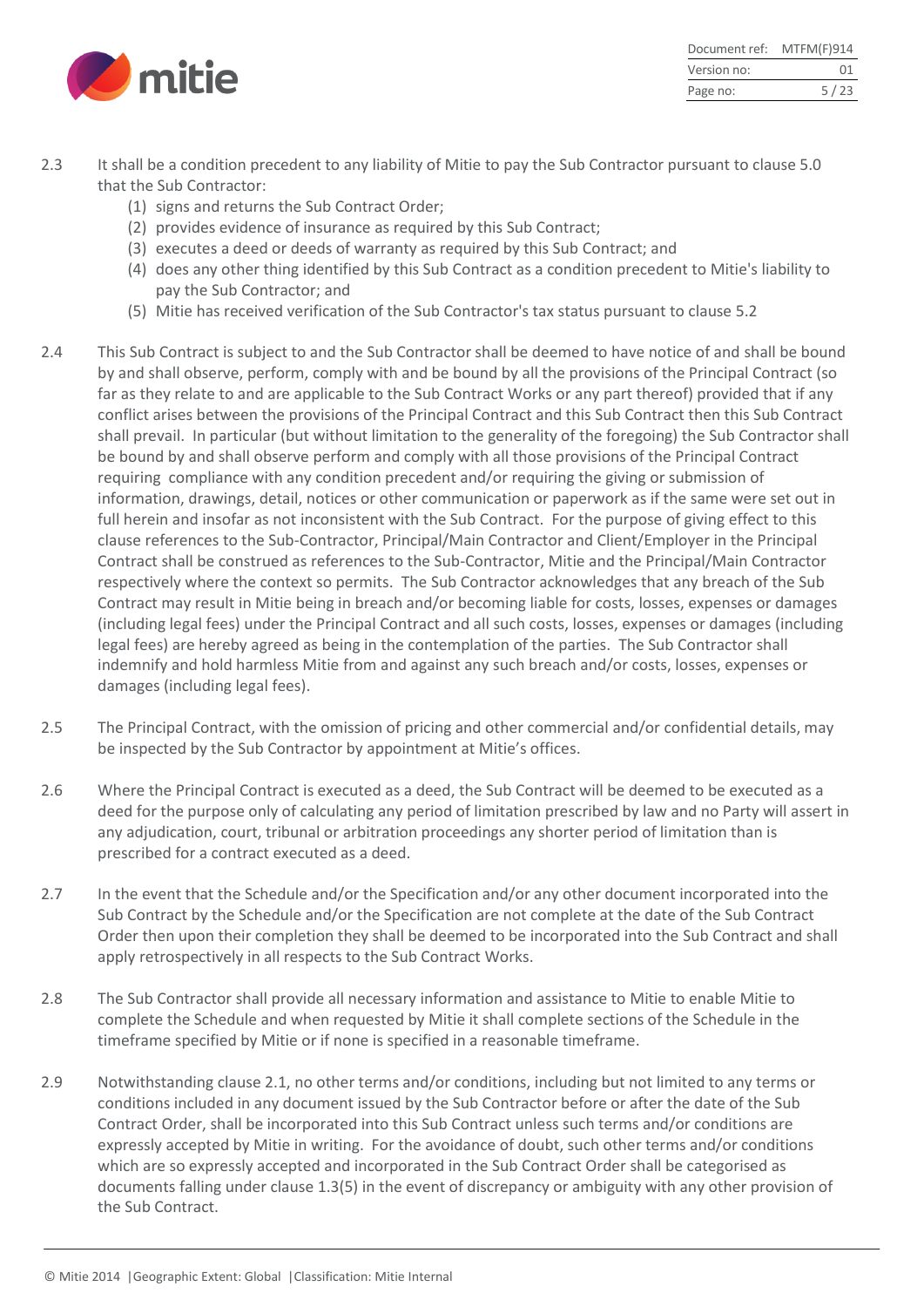

| Document ref: | MTFM(F)914 |
|---------------|------------|
| Version no:   | 01         |
| Page no:      | 6/23       |

#### **3.0 SUB CONTRACTOR'S OBLIGATIONS**

- 3.1 The Sub Contractor shall undertake and complete the Sub Contract Works in all respects in accordance with the Sub Contract and to the satisfaction of the Principal Contractor and/or Principal Contract Administrator and Mitie. In so doing the Sub Contractor shall:
	- (1) use its best endeavours to ensure that the Sub Contract Works are properly designed and fit for purpose and fully compliant with the Specification and with any and all applicable statutory regulations, requirements and/or codes of practice and other applicable industry standards; and
	- (2) use only the materials and standards of workmanship specified in the Specification (or where no such materials and/or standard of workmanship are specified, the best materials and workmanship) unless otherwise than with the prior written agreement of Mitie; and
	- (3) not specify or use substances or materials generally known to be deleterious to health and safety of the durability of the Sub Contract Works in the particular circumstances in which they are specified for use, and not specify or use other materials or substances which are prohibited by the Principal Contract, or which do not comply with any applicable British or European Standard or any applicable code of practice.
- 3.2 Number not used.
- 3.3 The Sub Contractor shall supply all labour, supervision, administration and Plant and Equipment (including any storage on site required) necessary for the Sub Contractor to carry out the Sub Contract Works in accordance with the Sub Contract.
- 3.4 The Sub Contractor shall deliver the Sub Contract Works in readiness for Practical Completion by the time or times and in such a manner required by the Sub Contract or as directed by Mitie. The Sub Contractor shall provide facilities free of charge for any inspection before Practical Completion by Mitie and/or the Principal Contract Administrator of the Sub Contract Works either at the Site or at the Sub Contractor's or its Suppliers' premises.
- 3.5 The Sub Contractor undertakes to maintain its work and materials in good repair and condition during the progress of the Sub Contract Works and until the end of the Defects Liability Period.
- 3.6 If prior to Practical Completion The Sub Contractor fails to comply with its obligations at clause 3.8 and/or any work, materials, goods or workmanship is/are not in accordance with this Sub Contract Mitie may, without prejudice to any other rights Mitie has under this Sub Contract or at law, and entirely at the Sub Contractor's cost, issue directions requiring that the Sub Contractor complies with its obligations at clause 3.8 and/or requiring the removal from the Site and/or rectification of all and any such non-compliant work, materials, goods or workmanship as Mitie deems necessary. If the Sub Contractor fails to commence to comply with Mitie's directions issued under this clause within 7 days from the issue of such directions Mitie may omit all of part of the Sub Contract Works and/or Mitie may employ others to carry out such directions or may elect to carry out such directions itself and Mitie may recover all costs it incurs in doing so as a debt from the Sub Contractor or by way of set-off from sums due to the Sub Contractor under this Sub Contract. The Sub Contractor shall not be entitled to an extension of time as a result of directions issued under this clause.
- 3.7 The Sub Contractor shall from notification by Mitie take immediate steps to make good any defects arising during the Defects Liability Period to the satisfaction of Mitie and the Principal Contract Administrator. If the Sub Contractor fails to commence to make good such defects within a period of 7 days from notification by Mitie, Mitie may employ others to make good the defects or may elect to make good such defects itself and Mitie may recover all costs it incurs in doing so as a debt from the Sub Contractor or by way of set-off from sums due to the Sub Contractor whether under this Sub Contract or otherwise. The Sub Contractor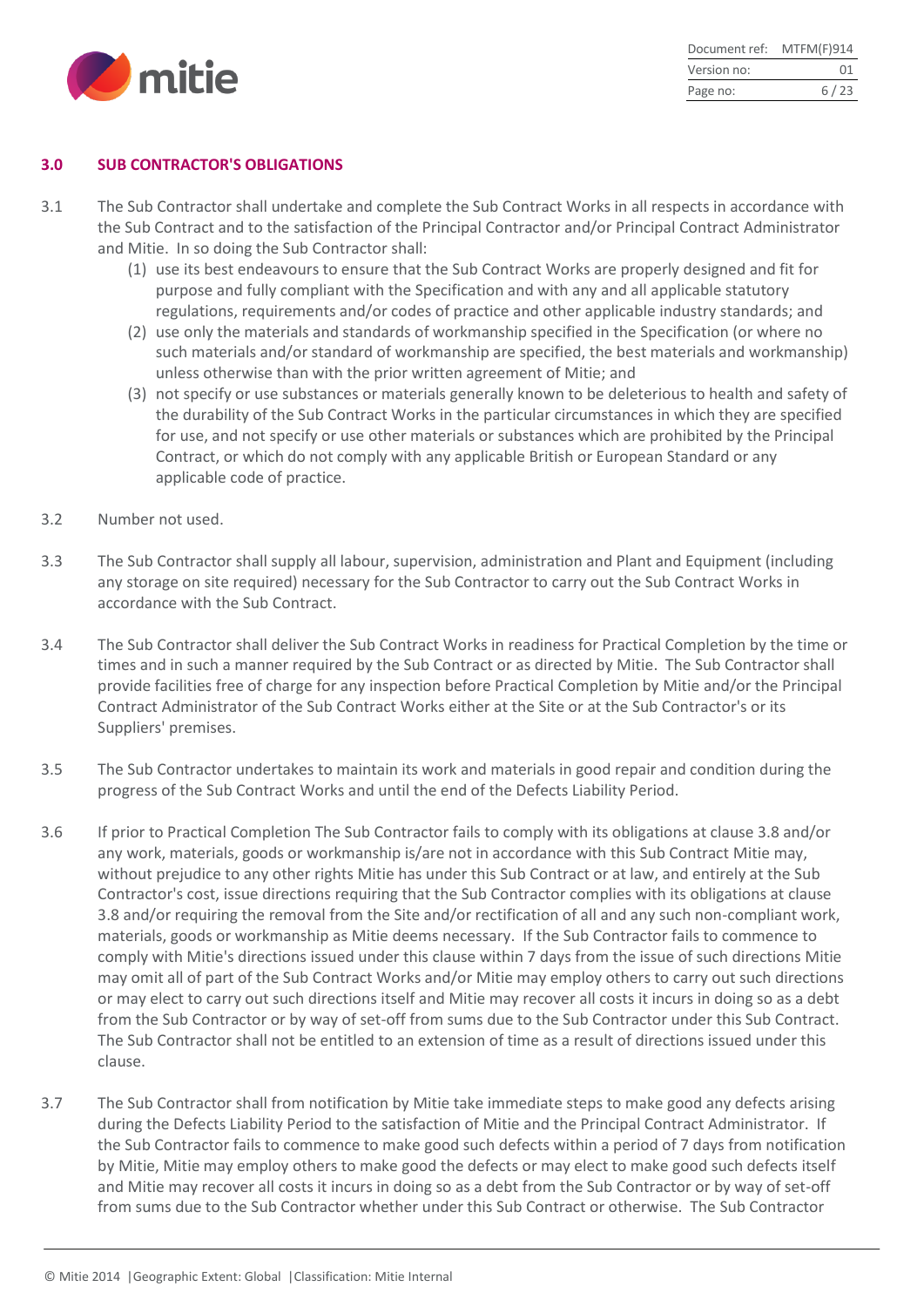

| Document ref: | MTFM(F)914 |
|---------------|------------|
| Version no:   | ()1        |
| Page no:      | 7/23       |

undertakes to take immediate action to repair and/or replace any replacement goods and materials which become defective in the 12 months following their installation if installed less than 12 months before the end of the Defects Liability Period.

- 3.8 The Sub Contractor shall carry out the Sub Contract Works, together with any variations issued pursuant to clause 7.0, in such order or manner or at such times or within such periods as Mitie may instruct or direct and in accordance with any programme issued and shall proceed regularly and diligently and with such expedition as will ensure that Mitie and all others working upon the Site are not disrupted or delayed in their work. The Sub Contractor shall work alongside, co-operate and co-ordinate the Sub Contract Works with the Principal, Mitie and any other contractors and Sub Contractors at the Site as may be required by the Principal Contract. The Sub Contractor shall not be entitled to an increase or addition to the Sub Contract Sum for complying with this clause nor for reasonable deviations and modifications arising out of such compliance. Any loss and expense caused to Mitie by the Sub Contractor's failure to comply with this clause shall be recoverable as a debt due from the Sub Contractor or by way of set-off from sums due to the Sub Contractor whether under this Sub Contract or otherwise.
- 3.9 The Sub Contractor shall be deemed to have inspected the Site and to be satisfied regarding local conditions or any other circumstances which may affect the carrying out of the Sub Contract Works. The Sub Contractor's failure to carry out such inspection shall in no way relieve the Sub Contractor from any obligation under this Sub Contract. The Sub Contractor shall not be entitled to an extension of time and/or any increase in the Sub Contract Sum whatsoever for any local condition and/or any other circumstances which a reasonably competent Sub Contractor would have discovered or foreseen by undertaking an inspection of the Site or making enquiries prior to offering to carry out and complete the Sub Contract Works for the Sub Contract Sum.
- 3.10 The Sub Contractor shall advise Mitie in accordance with the Delivery Notice Period when it requires the delivery (whether to Site or the Sub Contractor's premises) of Free Issue Materials. The Sub Contractor shall retain all delivery/advice/collection notes for all such items provided by Mitie and shall return such documents to Mitie as directed by Mitie. Free Issue Materials not incorporated into the Sub Contract Works and/or used in the carrying out of the Sub Contract Works shall be returned to Mitie immediately upon Practical Completion.
- 3.11 Free Issue Material shall become the responsibility of the Sub Contractor upon delivery to it either at the Site or the Sub Contractor's premises. The Sub Contractor shall assume all risks in Free Issue Materials upon such delivery to it until Practical Completion. Title in Free Issue Materials shall be retained at all times by Mitie.
- 3.12 The Sub Contractor shall ensure that Plant and Equipment (including plant and equipment provided as Free Issue Materials) comply in all respects with the Work Equipment Regulations 1998 and the Electricity at Work Regulations 1989. Nothing in this Sub Contract shall excuse the Sub Contractor from complying with this or any other applicable legislation. The Sub Contractor shall identify any special requirements particular to the Sub Contractor's trade in the Schedule.

## **Drawings**

3.13 The Sub Contractor acknowledges and accepts that drawings issued to the Sub Contractor for the purposes of tendering are not necessarily indicative of the Works or the Sub Contract Works when completed. The Sub Contractor shall produce working drawings for the Sub Contract Works and maintain such drawings up to date as the Sub Contract Works progress. The Sub Contract Sum includes for the provision of all working drawings necessary for the proper execution of the Sub Contract Works to the satisfaction of Mitie and the Principal.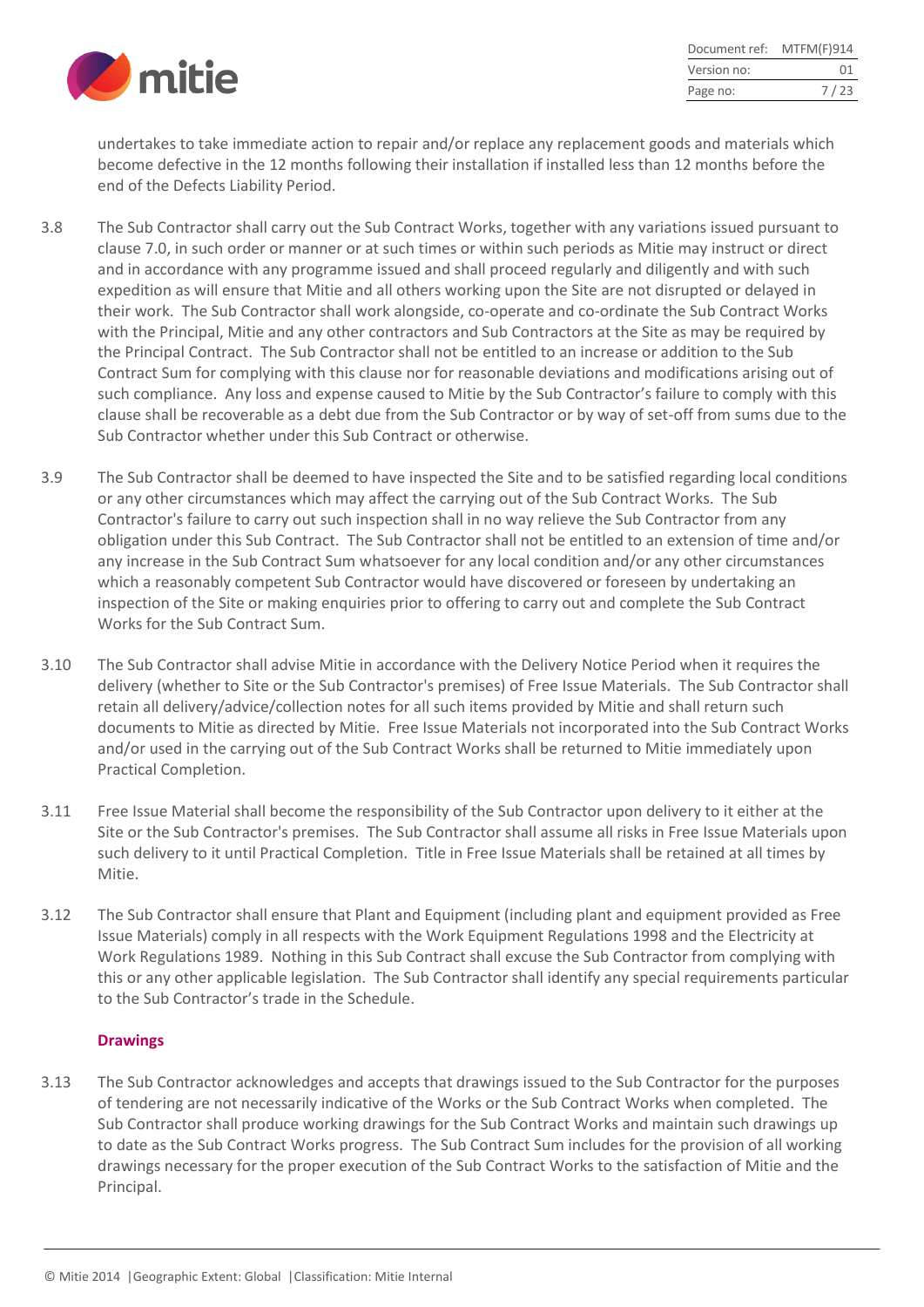

| Document ref: | MTFM(F)914 |
|---------------|------------|
| Version no:   | 01         |
| Page no:      | 8/23       |

- 3.14 The Sub Contractor shall keep on Site at all times a set of marked drawings showing deviations from the working drawings, or other services including but not limited to main cable routes, trunking runs, drain pipes for the purpose of issuing record drawings.
- 3.15 The Sub Contractor shall deliver two sets of drawings of the completed Sub Contract Works at Practical Completion.

#### **Copyright**

- 3.16 Copyright in Documents shall remain vested in the Sub Contractor and the Sub Contractor grants and agrees to grant to Mitie with full title guarantee an irrevocable, royalty-free and non-exclusive licence to copy and use the Documents, to reproduce the contents of them and to reproduce the designs, works and inventions contained in them for all purposes relating to or connected with the Works including (but without limitation) the execution, completion, extension, alteration, maintenance, reinstatement and repair of the Works. This licence shall carry the right to grant sub-licences and be transferrable to third parties.
- 3.17 Where ownership of the copyright or other intellectual property right in any Document prepared in connection with the Sub Contract Works is vested in any other person other than the Sub Contractor, the Sub Contractor shall procure for Mitie the benefit of a licence for such Documents as set out in clause 3.16 for the purposes referred to in that clause.
- 3.18 The Sub Contractor warrants to Mitie that the use of any of the Documents for any purpose set out in clause 3.16 shall not infringe the rights of any third party in relation to the Documents.

#### **Access to the Works and Work by Others**

- 3.19 Mitie shall give to the Sub Contractor such access during the Site Working Hours as shall be necessary to enable the Sub Contractor to carry out and complete the Sub Contract Works in accordance with the Sub Contract subject always to such access being restricted as necessary to accommodate the requirements of all other parties who require access to the Site.
- 3.20 The Sub Contractor shall not be entitled to any addition to the Sub Contract Sum nor to claim, whether as damages or otherwise, any additional payment nor an extension of time by virtue of others working on the Site during the performance of the Sub Contract Works nor if Mitie alters the arrangements for access (unless such alterations effectively prevent or substantially hinder the Sub Contractor from performing his obligations).
- 3.21 The Sub Contractor is to ensure that their and their Suppliers' employees, agents and contractors hold and produce to Mitie on request a CSCS or affiliated card. At the sole discretion of Mitie, any such person who does not hold such a card may be refused entry to the Site. Any costs and/or damages incurred by Mitie as a consequence of refusal of entry of any person to the Site creating a delay to the progress of the Works shall be paid by the Sub Contractor and recovered as a debt by Mitie or set-off from any payment due to the Sub Contractor under this Sub Contract. The Sub Contractor shall not be entitled to an extension of time or an increase in the Sub Contract Sum as a result of such refusal of entry to the Site of any person.

#### **Co-ordination and Setting Out of the Sub Contract Works**

3.22 The Sub Contractor shall appoint a Sub Contractor's Representative who shall have the authority to act for the Sub Contractor in all respects and who shall supervise and superintend the carrying out of the Sub Contract Works and ensure there is a full exchange of information with all other parties in connection with the Works. The Sub Contractor's Representative shall be available during the Site Working Hours and shall, if required by Mitie, attend all meetings on Site in relation to the Works and/or the Site.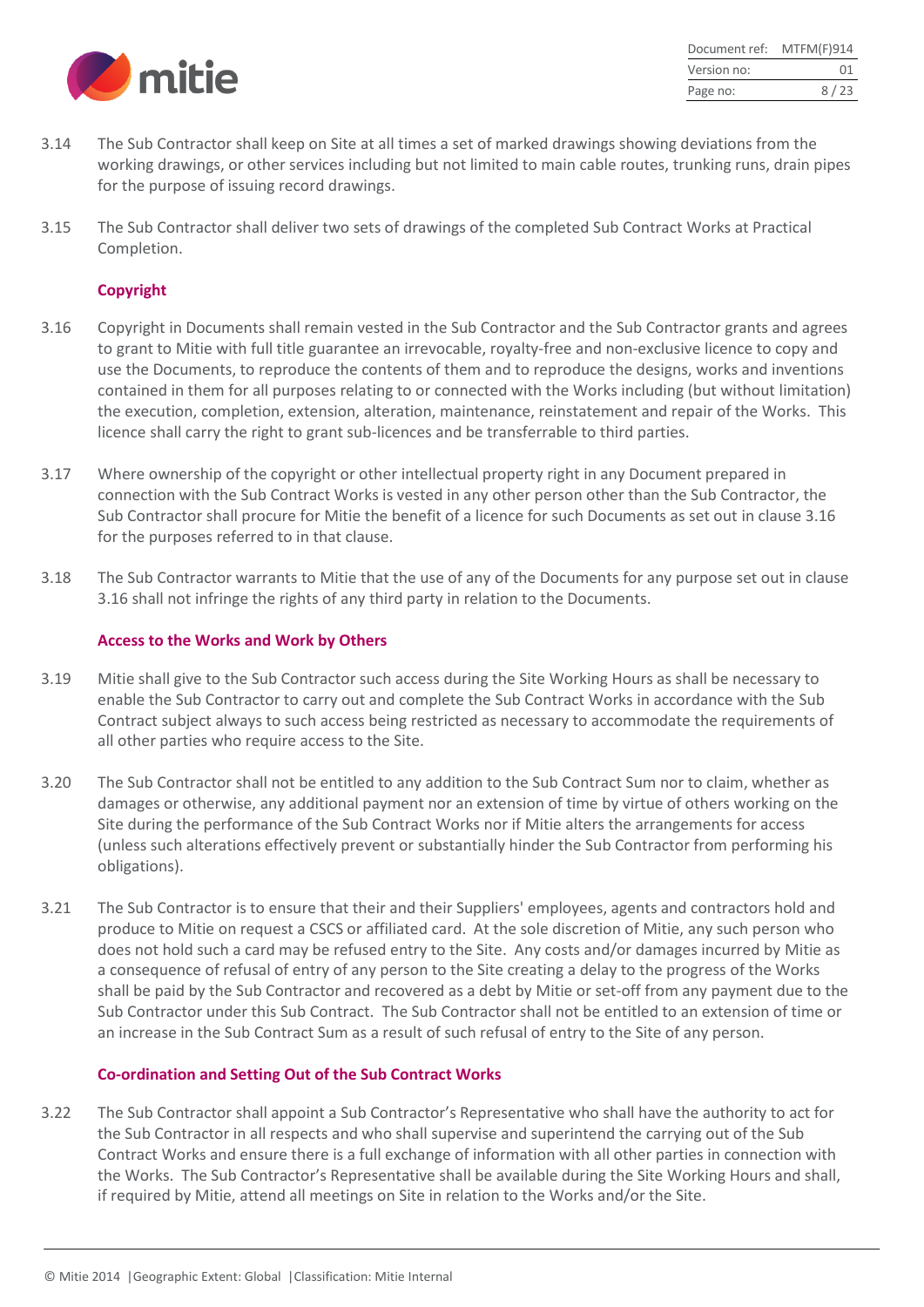

| Document ref: | MTFM(F)914 |
|---------------|------------|
| Version no:   | 01         |
| Page no:      | 9/23       |

- 3.23 The Sub Contractor shall set out the Sub Contract Works in accordance with such criteria and/or instructions for setting out as may be notified by Mitie for time to time. The Sub Contractor shall be responsible for, and shall at no cost to Mitie, amend any errors arising from the Sub Contractor's inaccurate setting out.
- 3.24 The Sub Contractor shall be responsible for taking its own site dimensions, checking runs and levels and marking out for builder's work and for obtaining all information necessary to carry out the Sub Contract Works.
- 3.25 The Sub Contractor shall satisfy itself in good and sufficient time before commencing any part of the Sub Contract Works as to the position; dimensions and suitability of any previous work, which might affect the Sub Contract Works and shall promptly advise Mitie in writing if any such previous work is out of position, wrongly dimensioned or in any other way unsuitable. The Sub Contractor shall not be entitled to any adjustment of the Sub Contract Sum or to an extension of time in respect of any discrepancy in position or dimension or other unsuitability of any such previous work unless the Sub Contractor shall have advised Mitie of the same in accordance with this clause.

#### **Attendance and Site Facilities**

- 3.26 The Sub Contract Sum includes the costs of all attendances set out in the Schedule.
- 3.27 The Sub Contractor shall be responsible for its own building work including but not limited to openings up to 50mm in diameter and for the removal of single brick/blocks, subject to the prior written approval of Mitie.
- 3.28 The Sub Contractor shall be responsible for removing from the Site all debris, and surplus or redundant materials resulting from the performance of the Sub Contract Works during the course of the Contract and at Practical Completion and before Principal Practical Completion. All costs caused to Mitie due to the Sub Contractor not complying with this clause shall be a debt due to Mitie and shall either be recoverable as such from the Sub Contractor or may be set off by Mitie from any payments due to the Sub Contractor under this Sub Contract.
- 3.29 The Sub Contractor shall be liable for the cost of replacement of any items of Plant and Equipment, Free Issue Material and materials and goods (whether Free Issue Materials and/or materials and goods are incorporated into the Sub Contract Works or not) stolen or damaged whilst on Site. All costs caused to Mitie as a result of such theft or damage shall be recovered as a debt due from the Sub Contractor or set off against any payment due to the Sub Contractor under this Sub Contract.
- 3.30 Unless specified in the Schedule, there shall be no parking facilities for the Sub Contractor at the Site and in such case the Sub Contractor shall make its own arrangements for parking.

#### **Deliveries to Site**

- 3.31 The Sub Contract Sum includes all costs connected with acceptance, unloading, checking, handling, placing into position, storage, protection and security of Plant and Equipment, the Sub Contractor's goods and materials and Free Issue Materials whether to be incorporated into the Sub Contract Works or not.
- 3.32 The Sub Contractor shall be responsible for the off loading, transportation to storage and storage of Free Issue Materials and must retain. All costs caused to Mitie as a result of damage or loss to Free Issue Materials shall be recovered as a debt due from the Sub Contractor or set off against any payment due to the Sub Contractor under this Sub Contract.
- 3.33 All deliveries to Site in relation to the Sub Contract Works shall be organised by the Sub Contractor and shall be addressed for Mitie's attention.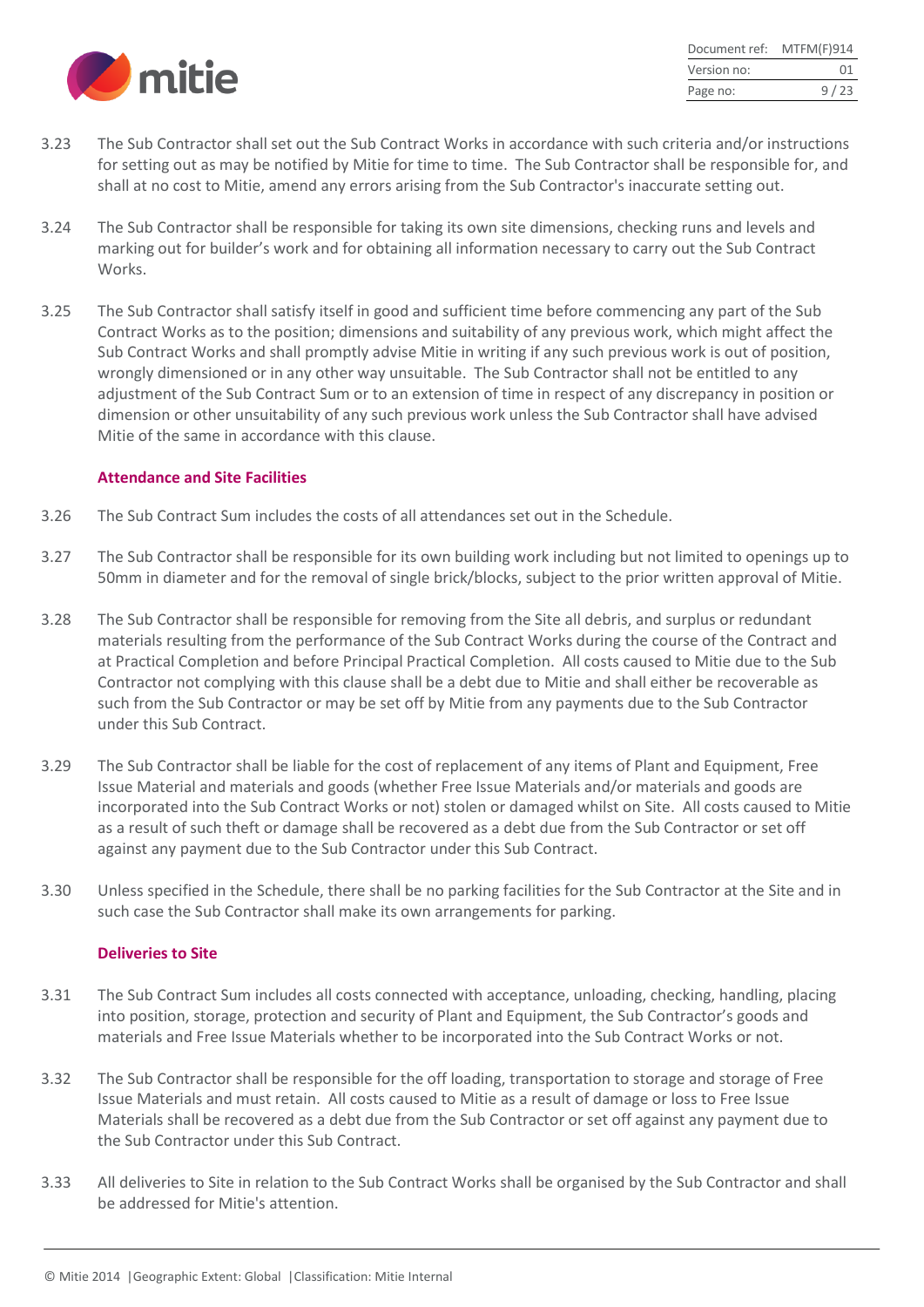

| Document ref: | MTFM(F)914 |
|---------------|------------|
| Version no:   | 01         |
| Page no:      | 10/23      |

3.34 The Sub Contractor shall move Plant and Equipment, materials and goods and Free Issue Materials within the Site, from time to time, as instructed by the Principal and/or Mitie.

#### **Testing and Commissioning**

- 3.35 The Sub Contract Sum includes for testing and commissioning of the Sub Contract Works, including by sections if appropriate, in accordance with the requirements of the Specification and/or all applicable statutory requirements and codes of practice, and for the provision of all related documentation in connection with such testing and commissioning. The Sub Contract Sum includes for all test equipment, rigs and other such equipment necessary to carry out testing and commissioning in accordance with this Sub Contract. Test documentation shall include test certificates and a set of marked up drawings indicating the extent of each test.
- 3.36 The Sub Contractor shall complete and return to Mitie a Sub Contractor Test & Measuring Equipment Form [insert reference] which shall provide calibration details of all test equipment to be used during the testing and commissioning of the Sub Contract Works. The Sub Contractor shall only conduct tests using calibrated test and measuring equipment for which there are valid calibration certificates.
- 3.37 The Sub Contractor shall allow adequate time for all tests and re-tests, including witnessing of such tests and re-tests by the Principal Contract Administrator and/or Mitie.
- 3.38 The Sub Contractor shall demonstrate through testing and commissioning to Mitie and/or Principal Contract Administrator, and/or any other representative of the Principal, that the Sub Contract Works are properly complete and/or installed, operate in the correct manner and are capable of functioning in accordance with the Specification and the Sub Contract.
- 3.39 The Sub Contractor shall ensure that all parts of the Sub Contract Works are connected in final installation form to power supplies and all other services.

#### **Sub Contractor Insurances**

- 3.40 The Sub Contractor shall maintain the Sub Contractor's Insurances as set out in the Schedule for a period of 12 years from Practical Completion or for 12 years after an earlier determination of the Sub Contractor's employment under the Sub Contract.
- 3.41 The Sub Contractor shall provide evidence of the Sub Contractor's Insurances when requested by Mitie from time to time. Should the Sub Contractor fail to, or be unable to produce satisfactory evidence of the Sub Contractor's Insurances Mitie shall have the right to effect the necessary insurance and set off the cost of such insurances from payments to the Sub Contractor under this Sub Contract or recover such sums as a debt from the Sub Contractor.

#### **Professional Indemnity Insurance**

3.42 The Sub Contractor warrants that it shall maintain professional indemnity insurance cover with a reputable insurance company with a limit of indemnity of not less than the amount specified in the Schedule in respect of each and every claim to cover any claims made against the Sub Contractor in relation to the design of the Sub Contract Works and, provided that such insurance is available in the market, the Sub Contractor shall continue to maintain such insurance with that insurer or another reputable insurer throughout the duration of the Sub Contract Works and for a period of 12 years following the date of Practical Completion or for 12 years after an earlier determination of the Sub Contractor's employment under the Sub Contract.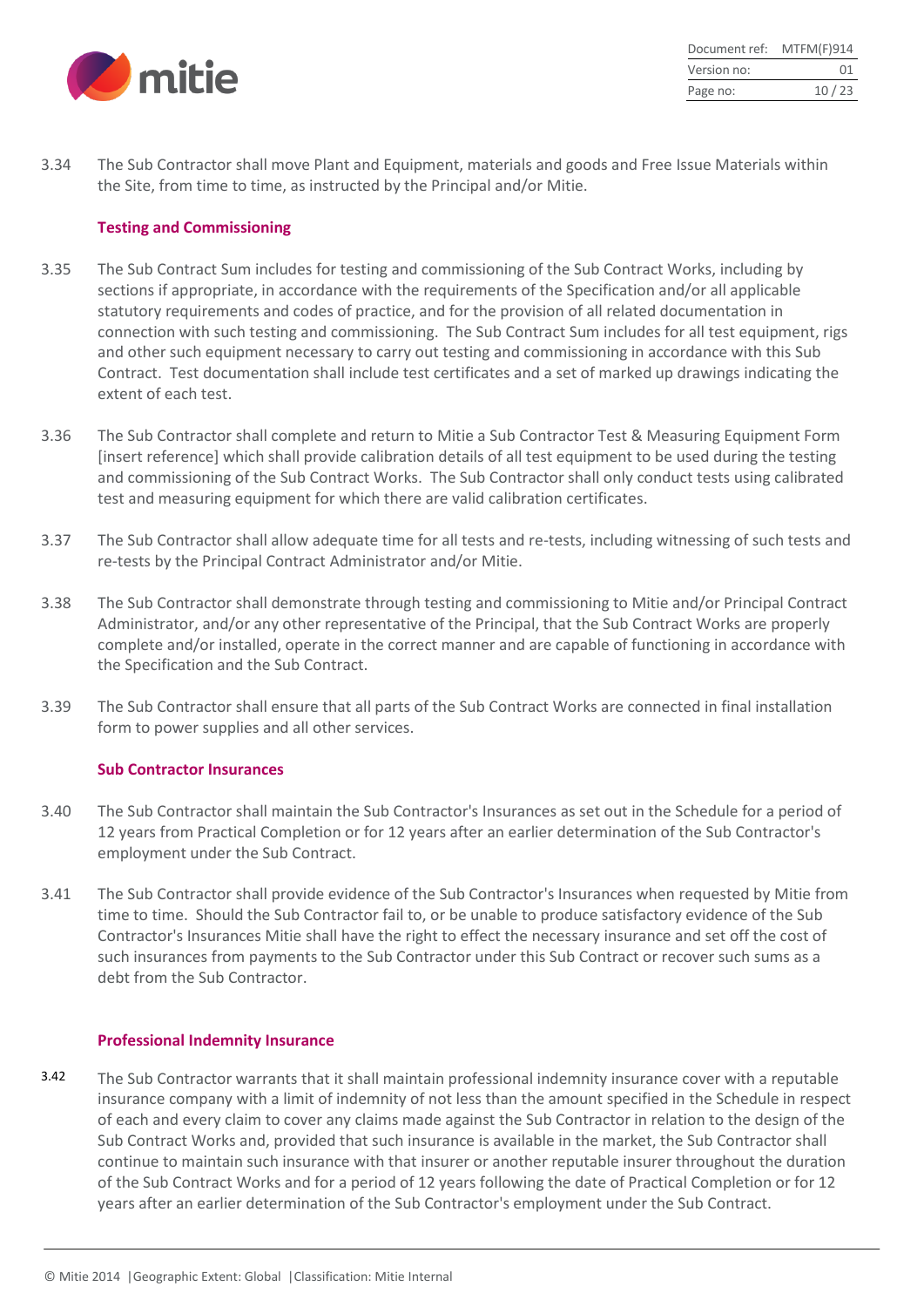

| Document ref: | MTFM(F)914 |
|---------------|------------|
| Version no:   | 01         |
| Page no:      | 11/23      |

3.43 The Sub Contractor shall provide evidence of professional indemnity insurance when requested by Mitie from time to time. Should the Sub Contractor fail to, or be unable to produce satisfactory evidence of the Sub Contractor's Insurances Mitie shall have the right to effect the necessary insurance and set off the cost of such insurances from payments to the Sub Contractor under this Sub Contract or recover such sums as a debt from the Sub Contractor.

#### **4.0 Health, Safety and Environment**

- 4.1 The Sub Contractor shall comply with all construction design, safety, health, environmental, welfare and all other applicable legislation including but not limited to the Health and Safety at Work Act 1974, the Construction (Design and Management) Regulations 2007 and the Site Waste Management Plans Regulations 2008, and with the notes, orders and/or regulations of any competent authority dealing with matters of construction design, safety, health, environmental and welfare. The Sub Contractor shall comply with all requirements under this clause at no cost to Mitie and without any extension of time.
- 4.2 The Sub Contractor shall appoint such competent persons as required and necessary to comply with clause 4.1.
- 4.3 Notwithstanding clause 4.1, the Sub Contractor shall carry out the Sub Contract Works in accordance with the Health & Safety Plan and the provisions of clause 4.0.
- 4.4 The Sub Contractor shall do all that is reasonably practicable to promote co-operation between companies, groups and individuals working at or in connection with the Works, the Sub Contract Works and the Site so that health and safety is a collaborative effort.
- 4.5 The Sub Contractor shall provide risk and COSHH assessments, safety plan and/or method statements for the Sub Contract Works in accordance with all applicable statutory requirements and as instructed by Mitie from time to time. The Sub Contractor shall design, develop and operate suitable management procedures, risk control systems and workplace precautions that are proportionate to the needs, hazards and risks identified by the Sub Contractor for the Sub Contract Works at the Site.
- 4.6 The Sub Contractor shall review its assessments carried out under its COSHH obligations to identify any highrisk substances that it has proposed be used for the Sub Contract Works and where it is reasonably practicable to do so, the Sub Contractor shall identify, substitute and use safer substances or processes to control the risks.
- 4.7 The Sub Contractor shall at all times employ competent workers to carry out and/or supervise the Sub Contract Works and where required will provide adequate proof to Mitie and/or the Principal Contractor of their competence.
- 4.8 If in Mitie's opinion, the Sub Contractor's site supervision of the Sub Contract Works is inadequate, or any person employed by the Sub Contractor is incompetent or negligent, the Sub Contractor shall upon the request in writing of Mitie immediately remove such persons from the Sub Contract Works and improve the level of supervision.
- 4.9 The Sub Contractor shall provide information to Mitie as may be requested from time to time for inclusion in the Health & Safety File. Such information shall be sufficient to inform third parties of the risks that have to be managed during maintenance, repair or renovation of the Sub Contract Works.
- 4.10 The Sub Contractor shall observe and comply with Mitie's Health & Safety Policy, Organisation & Arrangements, Mitie's Health & Safety booklet (copies of which are available for inspection by the Sub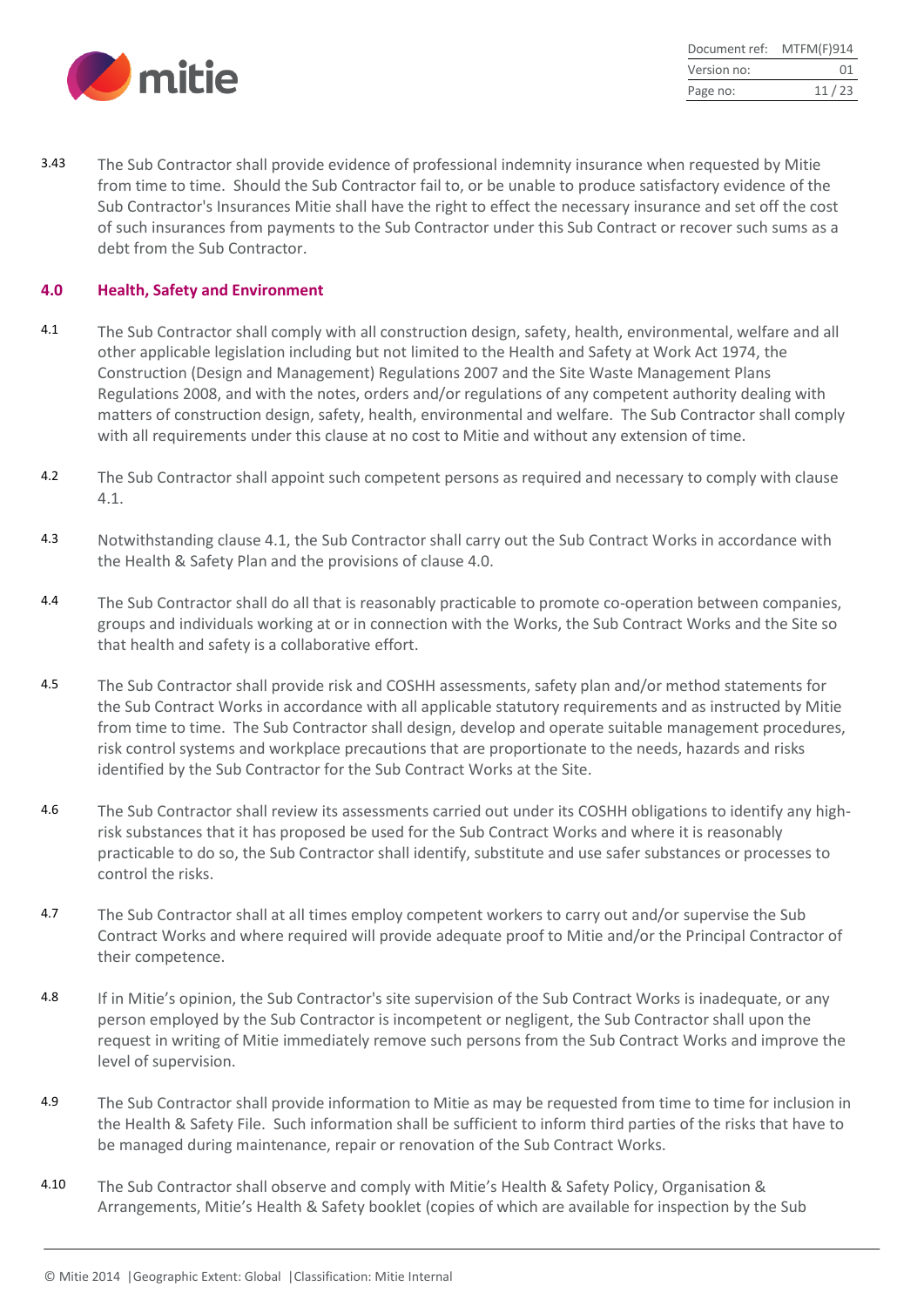

| Document ref: | MTFM(F)914 |
|---------------|------------|
| Version no:   | 01         |
| Page no:      | 12/23      |

Contractor by appointment at all Mitie offices). The Sub Contractor shall ensure that the contents of these publications shall be communicated to its employees, agents and Suppliers involved in the Sub Contract Works. The Sub Contractor's compliance with these publications shall not in any way absolve or excuse the Sub Contractor from its duty to comply with all applicable legislation.

- 4.11 The Sub Contractor shall provide a copy of the Sub Contractor's Safety Policy Statement prior to commencement of any Sub Contract Works on Site.
- 4.12 All Sub Contractor employees, agents and Suppliers attending Site shall attend the Principal Contractor's induction course if applicable, prior to commencing work on Site. All time and costs associated with this requirement are included in the Sub Contract Sum.
- 4.13 Plant and Equipment shall comply with the Provision and Use of Work Equipment Regulations 1998, the Electricity at Work Regulations 1989 and any other applicable legislation. The Sub Contractor's and its Suppliers employees, agents and contractors shall have received adequate information, instruction and training for the Plant and Equipment.
- 4.14 The Sub Contractor shall comply at all times with the Work at Height Regulations 2005 (as amended).

#### **Safety Equipment**

- 4.15 The Sub Contractor's employees, agents and Suppliers shall wear full PPE. The Sub Contractor shall provide free of charge to the Sub Contractor's employees, agents and Suppliers full PPE as is necessary.
- 4.16 Notwithstanding anything in this Sub Contract, the Sub Contractor shall throughout duration of the Sub Contract be responsible for the safety of all of its and its Suppliers' employees, agents, Sub Contractors and contractors present at any time at the Site. If, subject to clause S4.13, any such person fails to have all the necessary safety equipment and clothing to enable the Sub Contract Works to be carried out in accordance with this Sub Contract then Mitie may (at its sole discretion) provide such person such additional safety equipment necessary to enable such person to carry out the Sub Contract Works (who shall receive the additional safety equipment as agents for and on behalf of the Sub Contractor and/or its Suppliers) and at the cost of the Sub Contractor. The price of each item of additional safety equipment may be stated in the Schedule or if not it shall be the actual cost to Mitie of the relevant equipment plus 20%. Mitie shall be entitled to set off the cost of such additional safety equipment from any payment to the Sub Contractor under this Sub Contract or may recover the sum from the Sub Contractor as a debt.

#### **Environmental**

- 4.17 The Sub Contractor shall assist Mitie and the Principal in considering ways in which the environmental performance and sustainability of the Works might be improved and the environmental impact reduced. Consideration shall be given to:
	- (1) reductions in waste;
	- (2) reductions in energy consumption;
	- (3) reductions in mains water consumption;
	- (4) reductions in  $CO<sub>2</sub>$  emissions;
	- (5) reductions in materials from non-renewable resources;
	- (6) reductions in commercial vehicle movements;
	- (7) maintenance or optimisation of ecologically valuable habitat and of biodiversity; and
	- (8) improvements in whole life performance.

4.18 The Sub Contractor shall provide to Mitie all information that Mitie requests regarding the environmental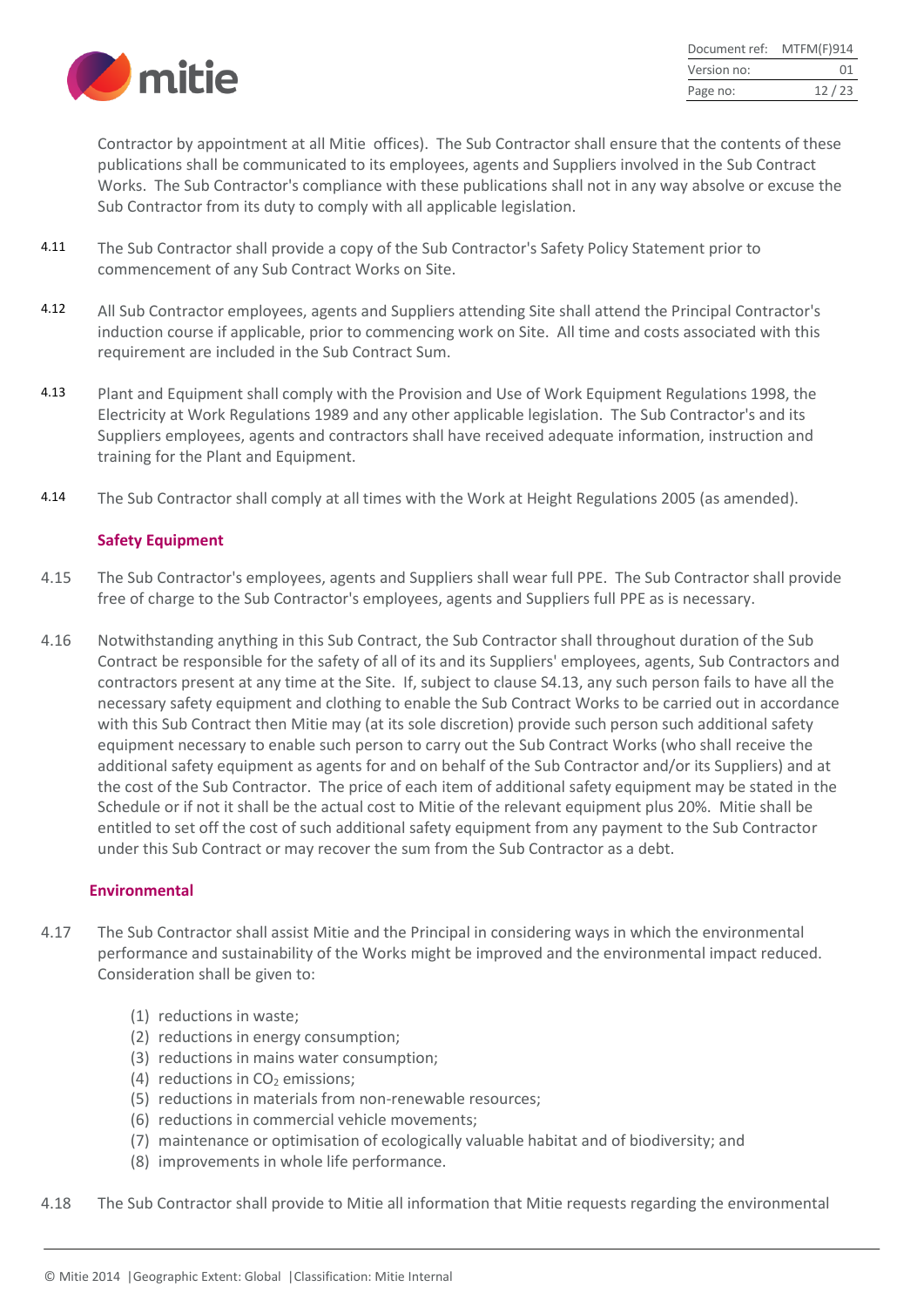

impact of the supply and use of materials and goods selected by the Sub Contractor.

4.19 The Sub Contractor may suggest changes to the Works and/or the Sub Contract Works which may result in financial benefits to the Principal such as a reduction in the capital cost of the project, lifecycle or operating costs, or improvement in environmental performance.

#### **5.0 Payment and Price**

- 5.1 The Sub Contract Sum is inclusive of all costs to the Sub Contractor of carrying out its obligations in accordance with this Sub Contract and save for VAT as may be applicable, the provisions of clause 7.0 and fluctuations (if this option is selected in the Sub Contract Order) the Sub Contractor shall not be entitled to any increase in the Sub Contract Sum.
- 5.2 Notwithstanding this clause 5.0, and subject to clause 2.3, no payments shall be made to the Sub Contractor until Mitie has received verification from HMRC of the Sub Contractor's tax status under the Construction Industry Scheme operated by the Finance Act 2004 and any and all payments thereafter shall be subject to any appropriate deduction under the Construction Industry Scheme.
- 5.3 The Subcontractor shall submit an Interim Application to Mitie:
	- (1) commencing on the first Application Date and thereafter at the specified intervals or dates in the Sub Contract Order or the Schedule or as defined in clause 1.1, up to and including the month following Practical Completion; or
	- (2) where payment stages are set out in the Schedule in accordance with the Application Date stated for each stage or as defined in clause 1.1, up to and including the month following Practical Completion.

An Interim Application submitted after an Application Date will not be considered by Mitie until the following Application Date and the due date and the provisions for payment under this clause 5.0 shall be construed accordingly.

- 5.4 The Sub Contractor's Interim Application shall state the sum that the Sub Contractor considers will become due on the due date for payment and the basis on which the sum is calculated and shall also indicate:
	- (1) its valuation of the Sub Contract Works properly completed at the Application Date subject to title in goods and materials vesting in Mitie pursuant to clause 9.1 and less Retention and previous payments made to the Sub Contractor pursuant to previous Interim Applications; or
	- (2) where payment stages are set out in the Schedule in accordance with such stages, details of the payment stage and the payment due less Retention; and
	- (3) the amount of Value Added Tax properly chargeable thereon, such invoice to be supported by such documents, vouchers or receipts as shall be necessary for computing the same or as may be required by Mitie.
- 5.5 Interim Applications shall be itemised by the Sub Contractor in accordance with Mitie's instructions and supported by such evidence as Mitie may request. All variations pursuant to clause 7.0 shall be itemised separately and fully supported by evidence as Mitie may request.
- 5.6 All Interim Applications which include a request for payment in respect of unfixed materials on Site must be accompanied by a priced schedule.
- 5.7 Interim Applications which include a request for payment for materials stored off Site will be considered by Mitie only to the extent permitted by the Principal Contract. Payment for such materials shall be entirely at Mitie's discretion and shall be subject to the receipt of an appropriate financial guarantee and/or vesting certificate from the Sub Contractor, which may take the form of a guarantee or bond or certificate of indemnity.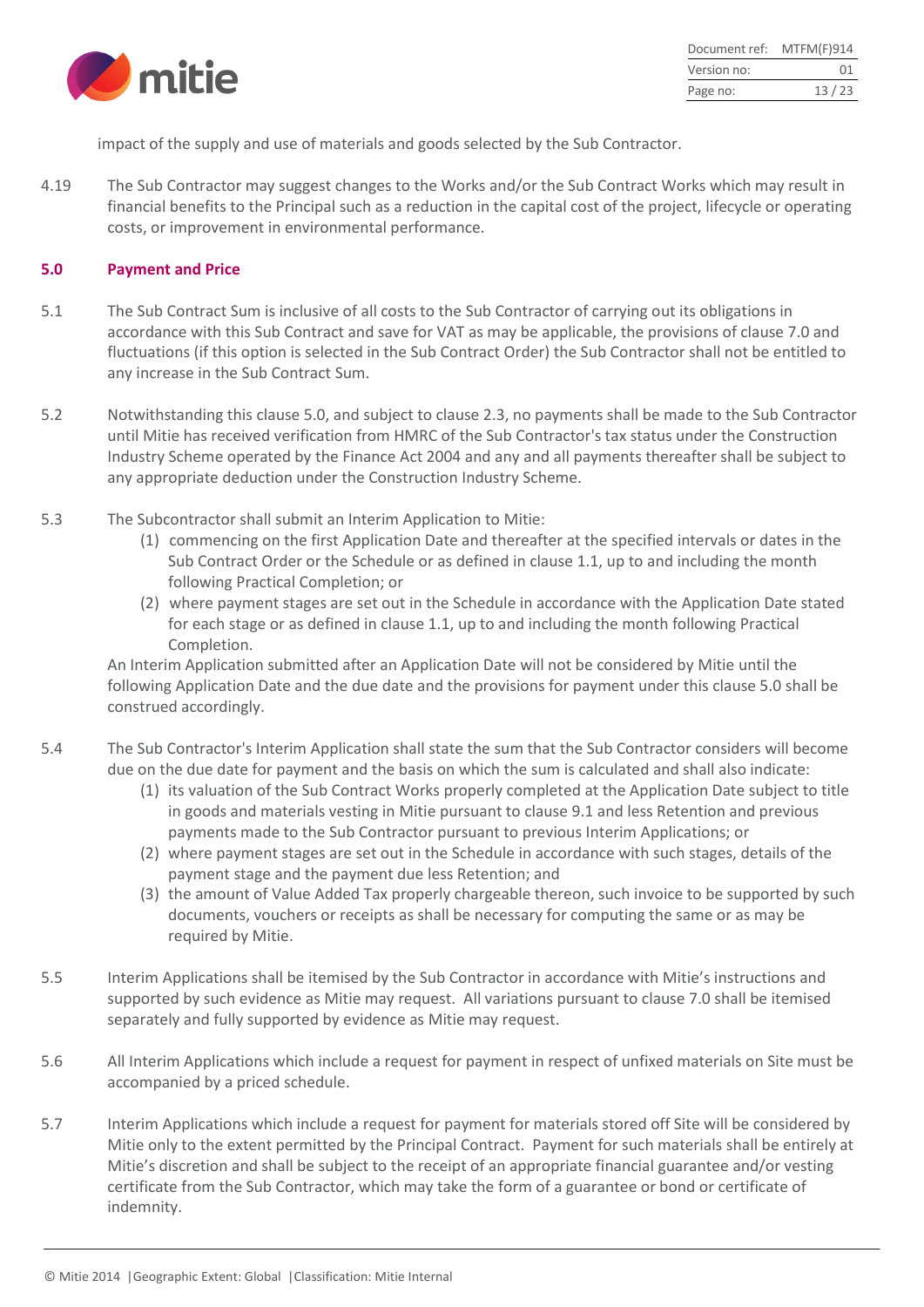

| Document ref: | MTFM(F)914 |
|---------------|------------|
| Version no:   | 01         |
| Page no:      | 14/23      |

- 5.8 Mitie shall be entitled to deduct from or set off against any payment due to the Sub Contractor under this Sub Contract any sum or sums which the Sub Contractor may be liable to pay Mitie or any other company within the Mitie Group of Companies.
- 5.9 The due date for payment of an Interim Application shall be 17 days from the end of the month in which the Interim Application is received.
- 5.10 The final date for payment of an Interim Application shall be 60 days after the due date for payment providing always that the Sub Contractor shall submit a VAT invoice within 5 days of reasonbalb request and the Sub Contractor acknowledges that any invoice received by Mitie out of this timescale may cause a delay in payment by Mitie beyond the 45 days proportionate to the delay of the receipt of the VAT invoice.
- 5.11 Not later than 5 days after the date on which a payment becomes due under the Sub Contract Mitie shall give a notice specifying the sum that Mitie considers to be or to have been due at the due date for payment and the basis on which that sum is calculated (an "Interim Payment Notice").
- 5.12 If Mitie intends to pay less than the sum stated as due in the Interim Payment Notice (or Interim application as the case may be) Mitie shall, not later than 2 days before the final date for payment, give the Sub Contractor notice of that intention (a "Pay Less Notice"). The Pay Less Notice shall specify the sum that Mitie considers to be due to the Sub Contractor at the date the notice is given and the basis on which the sum has been calculated. Where a Pay Less Notice is given, the payment to be made on or before the final date for payment shall be no less than the sum stated as due in the Pay Less Notice.
- 5.13 Number not used
- 5.14 No later than 4 weeks after Practical Completion the Sub Contractor shall send to Mitie all documents necessary for the purpose of calculating the final Sub Contract Sum. If the Sub Contractor fails to provide such documents to the satisfaction of Mitie, Mitie shall use all documents already in its possession and such other methods as it deems reasonable to calculate the final Sub Contract Sum. No later than 2 months after the end of the Defects Liability Period Mitie shall issue the final statement of account which shall set out all adjustments to the final Sub Contract Sum calculated by Mitie ("Final Statement of Account").
- 5.15 Unless the Sub Contractor serves notice to Mitie setting out the grounds for disputing the Final Statement of Account within 30 days of its issue under clause 5.14 it shall become final and conclusive as to the Final Sub Contract Sum.
- 5.16 The due date for payment of the balance of the Final Statement of Account shall be 45 days after the issue of the Final Statement of Account and the final date of payment shall be 45 days thereafter providing always that the Sub Contractor shall submit a VAT invoice equal to the amount stated in the Final Statement of Account within 5 days of recept of the Final Statement of Account and the Sub Contractor acknowledges that any invoice received by Mitie out of this timescale may cause a delay in payment by Mitie beyond the 45 days proportionate to the delay of the receipt of the VAT invoice.
- 5.17

Not later than 5 days after the due date for payment Mitie shall serve a notice specifying the sum that it considers to be due at the due date for payment from Mitie to the Sub Contractor or from the Sub Contractor to Mitie and the basis on which that sum is calculated (a "Final Payment Notice"). The Final Payment Notice shall show the final Sub Contract sum less:

- (1) all previous payments made to the Sub Contractor under this Sub Contract;
- (2) any sums that Mitie is entitled to set off under the Sub Contract; and
- (3) any other sums Mitie is entitled to deduct under this Sub Contract.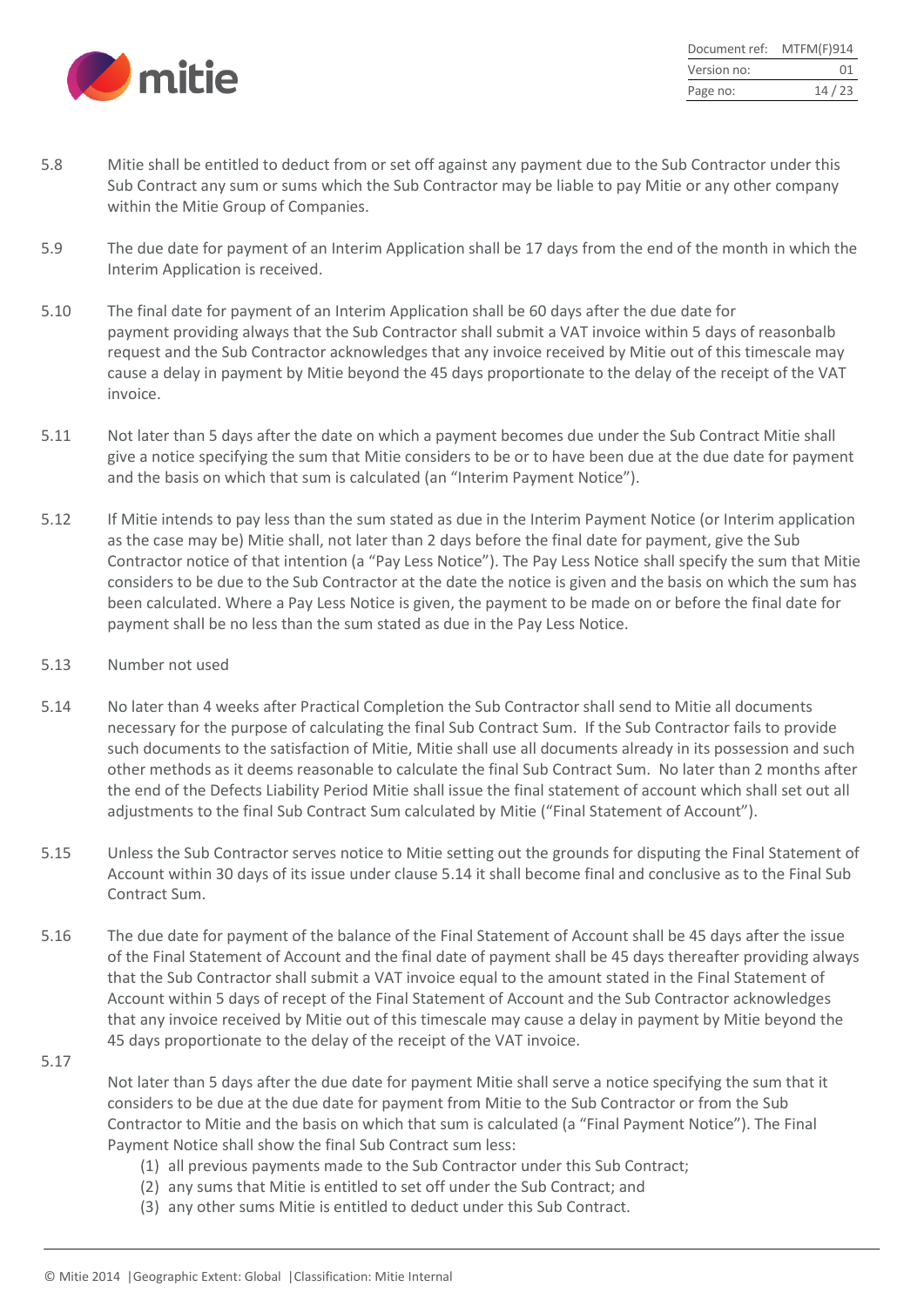

| Document ref: | MTFM(F)914 |
|---------------|------------|
| Version no:   | 01         |
| Page no:      | 15/23      |

5.18

If the party who is required to pay the final payment ("the payee") intends to pay less than the sum stated in the Final Payment notice he shall, not later than 2 days before the final date for payment, give to the other Party notice of that intention (a "Pay Less Notice"). The Pay Less Notice shall specify the sum that the payee considers to be due to the other party at the date the notice is given and the basis on which the sum has been calculated. Where a Pay Less Notice is given, the payment to be made on or before the final date for payment shall be no less than the sum stated as due in the Pay Less Notice.

- 5.19 Where the Sub Contract Works have not reached Practical Completion Mitie shall deduct and retain Retention. The cumulative Retention shall be reduced to half at Practical Completion and shall be included in the next interim payment due in accordance with clause 5.0 after Practical Completion.
- 5.20 The remaining balance of Retention shall be deducted and retained until the payment of the balance of Final Statement of Account or until the end of the Defects Liability Period whichever is later. If the end of the Defects Liability Period is later, the due date for payment of the remaining balance of Retention shall be 45 days from the end of the Defects Liability Period and the final date for payment shall be 17 days after the sum becomes due.
- 5.21 Not later than 5 days after the date on which the payment of the balance of Retention becomes due Mitie shall give a notice specifying the sum that Mitie considers to be or have been due at the due date for payment and the basis on which that sum is calculated (a "Final Retention Payment Notice").
- 5.22 If Mitie intends to pay less than the sum stated as due in the Final Retention Payment Notice Mitie shall, not later than 2 days before the final date for payment give the Sub Contractor notice of that intention (a "Pay Less Notice"). The Pay Less Notice shall specify the sum that Mitie considers to be due to the Sub Contractor at the date the notice is given and the basis on which the sum has been calculated. Where a Pay Less Notice is given, the payment to be made on or before the final date for payment shall be no less than the sum stated as due in the Pay Less Notice.
- 5.23 In the event that the Principal and/or any third party is insolvent, any and all sums due to the Sub Contractor in accordance with this clause 5.0 shall be paid to the Sub Contractor only if Mitie receives the equivalent payment for the Sub Contract Works from the Principal irrespective of whether any Payment Notices or Pay Less Notices have been issued pursuant to clause 5.0 and such payment to the Sub Contractor shall be made 7 days after Mitie receives payment. For the purpose of this clause 5.23 only "third party" shall mean any person (whether a corporate entity or otherwise) who makes a payment (whether directly or indirectly) to the Principal in respect of such sums and "insolvent" shall have the meaning ascribed to it by Section 113 of the Housing Grants Construction and Regeneration Act 1996.
- 5.24 In the event that Mitie opt to operate a self-billing system for the payment of VAT as approved by HM Revenue and Customs, on reasonable request the Sub Contractor shall promptly complete and execute a form confirming suspension of VAT in accordance with such self-billing system and return it as directed by Mitie.
- 5.25 If Mitie fails to make payment to the Sub Contractor of any sum which is due to the Sub Contractor under this Sub Contract by the final date for payment of that sum, Mitie shall pay to the Sub Contractor in addition to the amount not paid simple interest thereon for the period from the final date for payment to the date payment is made. The rate of interest shall be 3% over the Base Rate of the Bank of England current at the date of Mitie's default. The Sub Contractor acknowledges that such rate is a substantial remedy for late payment (as defined in the Late Payment of Commercial Debts (Interest) Act 1998).

#### **Dayworks**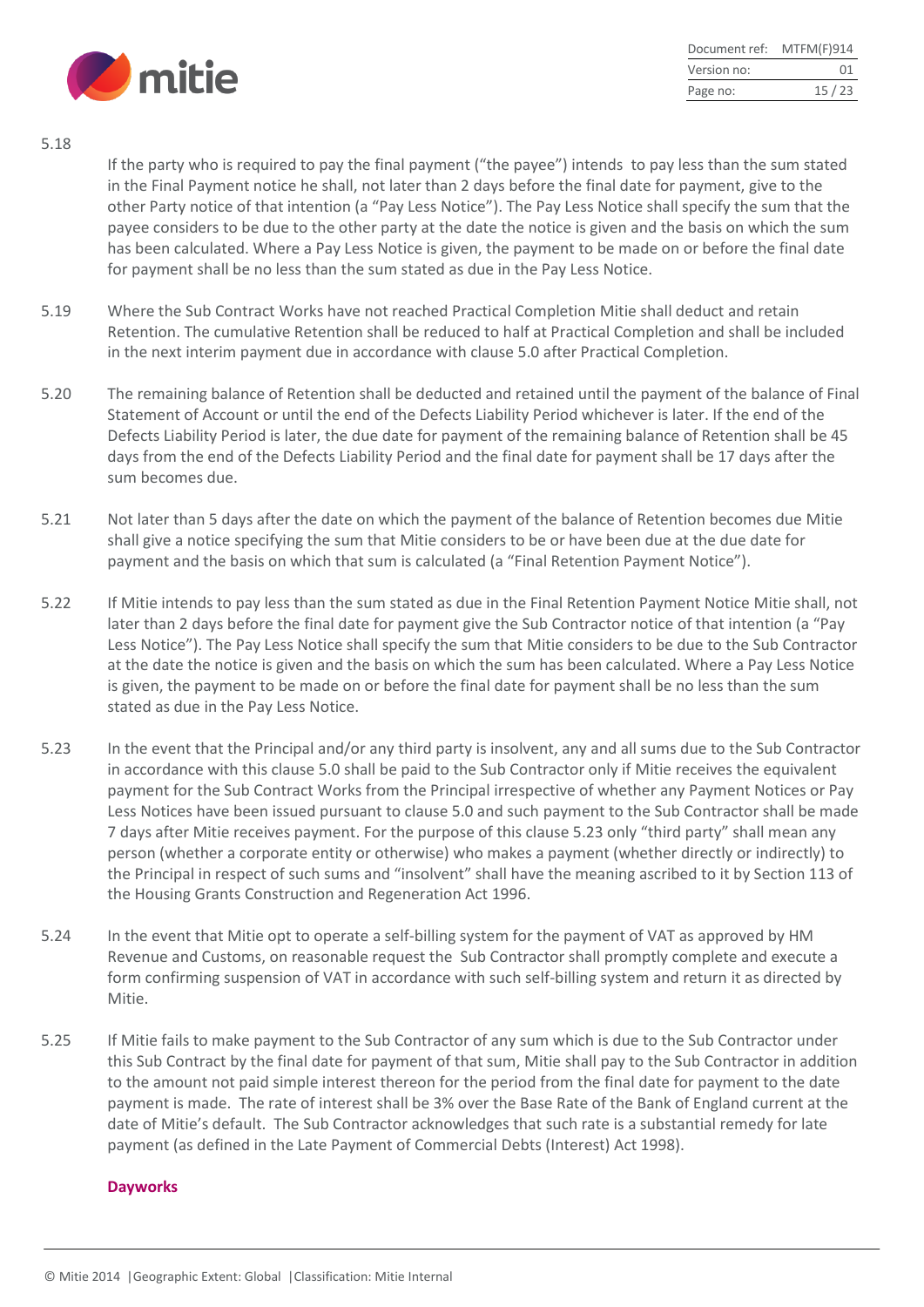

| Document ref: | MTFM(F)914 |
|---------------|------------|
| Version no:   | 01         |
| Page no:      | 16/23      |

- 5.26 If specifically instructed in writing by Mitie, the Sub Contractor may undertake work to be carried out by the Sub Contractor on a daywork basis. Dayworks shall be as defined in the Schedule. The percentage additions to the definition of daywork shall be as set out in the Schedule and if no percentage additions are set out Mitie shall be entitled to add a percentage that is fair and reasonable in line with the Sub Contractor's tender.
- 5.27 For all aspects of the Sub Contract Works instructed as dayworks the Sub Contractor shall present all daywork timesheets for signature by Mitie's Representative by the Monday following the week in which the daywork was carried out and the Sub Contractor's failure to do so shall mean that Mitie will not be obliged to make any payment to the Sub Contractor in respect of such dayworks.
- 5.28 The signature of Mitie's Representative on any daywork timesheet shall be evidence that dayworks have been carried out but shall not constitute acceptance by Mitie that the hours claimed in respect thereof are reasonable or that the Sub Contractor is entitled to payment for such dayworks.

#### **6.0 COMPLETION OF THE SUB CONTRACT WORKS**

- 6.1 If the Sub Contractor fails to complete the Sub Contract Works by the Completion Date it shall pay or allow to Mitie as a debt from the Sub Contractor or by way of set-off from sums due to the Sub Contractor under this Sub Contract a sum equivalent to any loss or damage suffered by, and/or anticipated to be suffered by, Mitie and caused by such failure including, but not limited to, Mitie's management time, overhead charges and supervision and damages (whether liquidated or unliquidated) payable by Mitie under the Principal Contract. Mitie is hereby authorised to deduct or set off any amount payable under this clause from any payment which may at any time be due or have become due to the Sub Contractor whether under the Sub Contract or otherwise.
- 6.2 If the Sub Contractor shall be delayed in the execution of the Sub Contract Works by:
	- (1) Force Majeure; or
	- (2) the order of any variation to the Sub Contract Works under clause 7.0; or
	- (3) any breach of the Sub Contract or act of prevention by Mitie; or
	- (4) suspension of the Sub Contract Works in accordance with clause 8.0

the Sub Contractor shall be entitled to such extension of time to the Completion Date as Mitie may determine acting reasonably provided always that any such extension of time shall not exceed any extension of time to which Mitie is properly entitled under the Principal Contract.

6.3 It shall be a condition precedent to the Sub Contractor being granted an extension of time pursuant to clause 6.2 that the Sub Contractor shall notify Mitie in writing within 14 days of such event occurring that it is or may be prevented from completing the Sub Contract Works by the Completion Date. Except for suspension of the Sub Contract Works pursuant to clause 8.2, a failure to comply with this clause shall prevent the Sub Contractor from being entitled to an extension of time to the Completion Date and any associated loss, expense or damage.

#### **7.0 VARIATIONS**

- 7.1 Mitie may instruct a variation to the Sub Contractor's access date to the Site as may be set out in the Schedule by giving notice in writing to the Sub Contractor at any time up to 5 business days prior to such date. The Sub Contractor shall not be entitled to an increase in the Sub Contract Sum and/or loss and expense as a result of or in connection with such variation.
- 7.2 Mitie may, at any time prior to Principal Practical Completion by notice in writing require the Sub Contractor to carry out a variation to the Sub Contract Works. Notwithstanding anything to the contrary elsewhere in this Sub Contract, no variation to the Sub Contract Works shall be made necessary by reasons of negligence,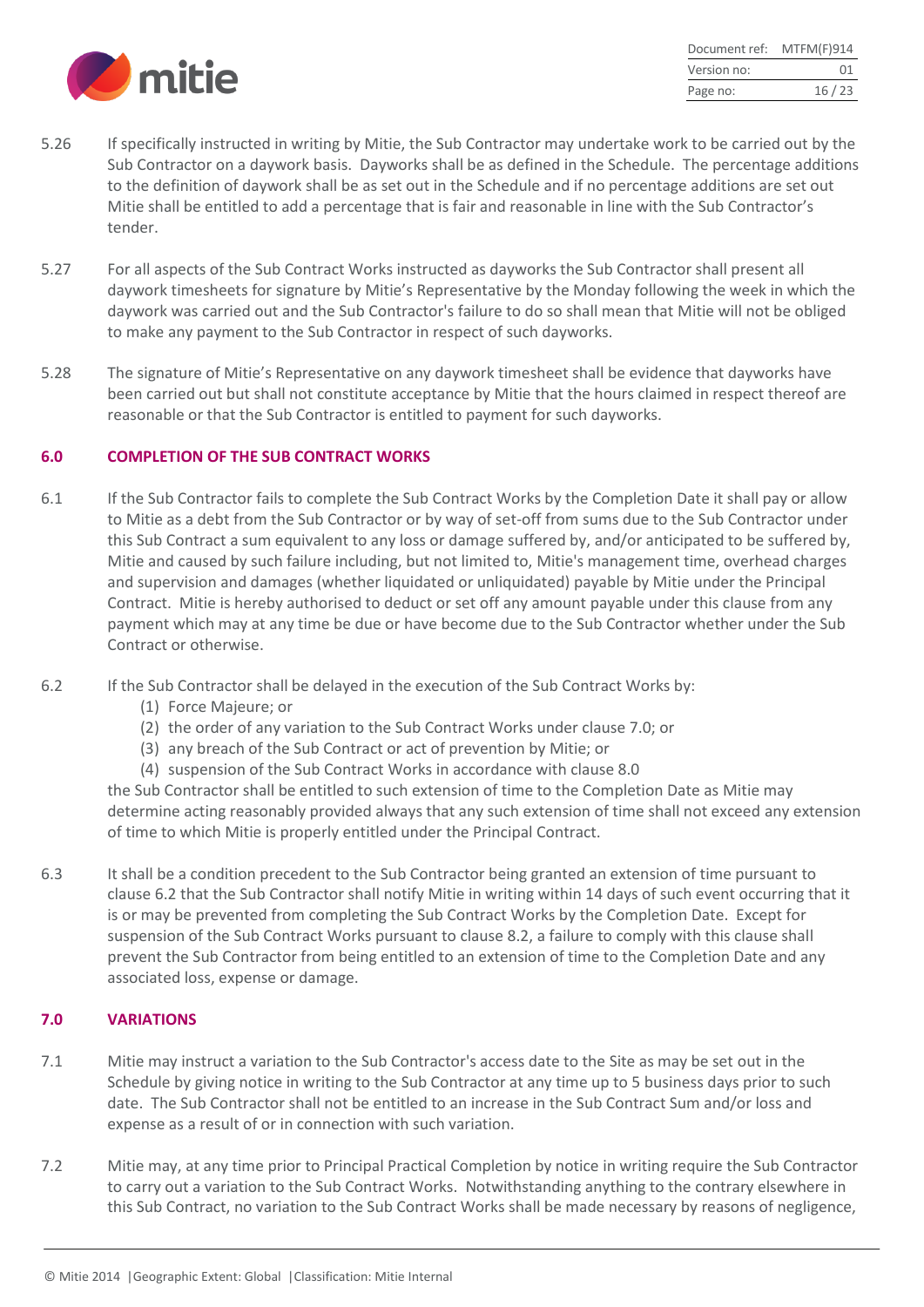

| Document ref: | MTFM(F)914 |
|---------------|------------|
| Version no:   | 01         |
| Page no:      | 17/23      |

omission or default of the Sub Contractor, its servants, agents and Suppliers and in such event the Sub Contractor shall not be entitled to any increase in the Sub Contract Sum or any extension of time to the Completion Date.

- 7.3 The Sub Contractor shall implement a variation immediately upon receiving notice of the same and the Sub Contractor shall provide a quotation for the variation to Mitie within five days from receipt of the notice. A failure by the Sub Contractor to provide a quotation pursuant to this clause and/or if such quotation is not agreed the Sub Contractor shall not be excused from implementing the variation and in such event the Sub Contractor shall be paid a fair and reasonable price for the variation.
- 7.4 The Sub Contractor's quotation shall comprise the following:
	- (1) the value of the adjustment to the Sub Contract Sum for performing the additional work supported by all necessary calculations by reference, where relevant, to the rates and prices in the Sub Contractor's tender and including, where appropriate, allowances for any adiustment of preliminary items;
	- (2) any adjustment to the period specified in the Sub Contract Order and/or the Schedule and/or an agreed programme for the completion of the Sub Contract Works to the extent that such adjustment is not included in any other extension of time which has been granted to the Sub Contractor, or included in any other quotation accepted by Mitie in accordance with this clause 7.0;
	- (3) the value of the adjustment to the Sub Contract Sum for any delay and/or disruption likely to be caused to the regular progress and/or completion of the Sub Contract Works by reason of the instruction to carry out the additional work;
	- (4) the method or carrying out the additional work; and
	- (5) any other information required by Mitie.
- 7.5 Within 7 days of Mitie's receipt of the Sub Contractor's quotation, Mitie shall by written notice to the Sub Contractor state whether it accepts the Sub Contractor's quotation. The acceptance by Mitie of any quotation provided by the Sub Contractor in accordance with clause 7.0 shall be in full and final settlement of the matters and prices contained in the Sub Contractor's quotation and the Sub Contractor shall not be entitled to any further change to the Sub Contract Sum and/or any further extension of time to the Completion Date other than as set out in the quotation accepted by Mitie.
- 7.6 If Mitie does not accept the Sub Contractor's quotation, Mitie shall by written notice to the Sub Contractor either direct that the additional work shall be performed (which, after completion of the same by the Sub Contractor, shall be measured and valued by Mitie by reference to the rates and prices specified in the Sub Contract for the like or analogous work but if there are no such rates and prices Mitie shall be entitled at its complete discretion to assess the rates that have been used to make up the Sub Contractor's tender and apply those assessed rates), or direct that the additional work shall not be performed.
- 7.7 Mitie may, in the event of a proposed variation pursuant to clause 7.2, request the Sub Contractor to prepare and furnish to Mitie as soon as reasonably practicable and in any event within five days of such request an estimate of the increase or decrease, if any, in the Sub Contract Sum and/or any extension of time required that would result if the proposed variation were to be effected.
- 7.8 If Mitie accepts the Sub Contractor's estimate submitted under clause 7.7, Mitie will issue a variation notice setting out the agreed increase or decrease in the Sub Contract Sum and/or the agreed extension of time to be granted. Such variation notice shall be entirely conclusive as to the effect of such variation. If the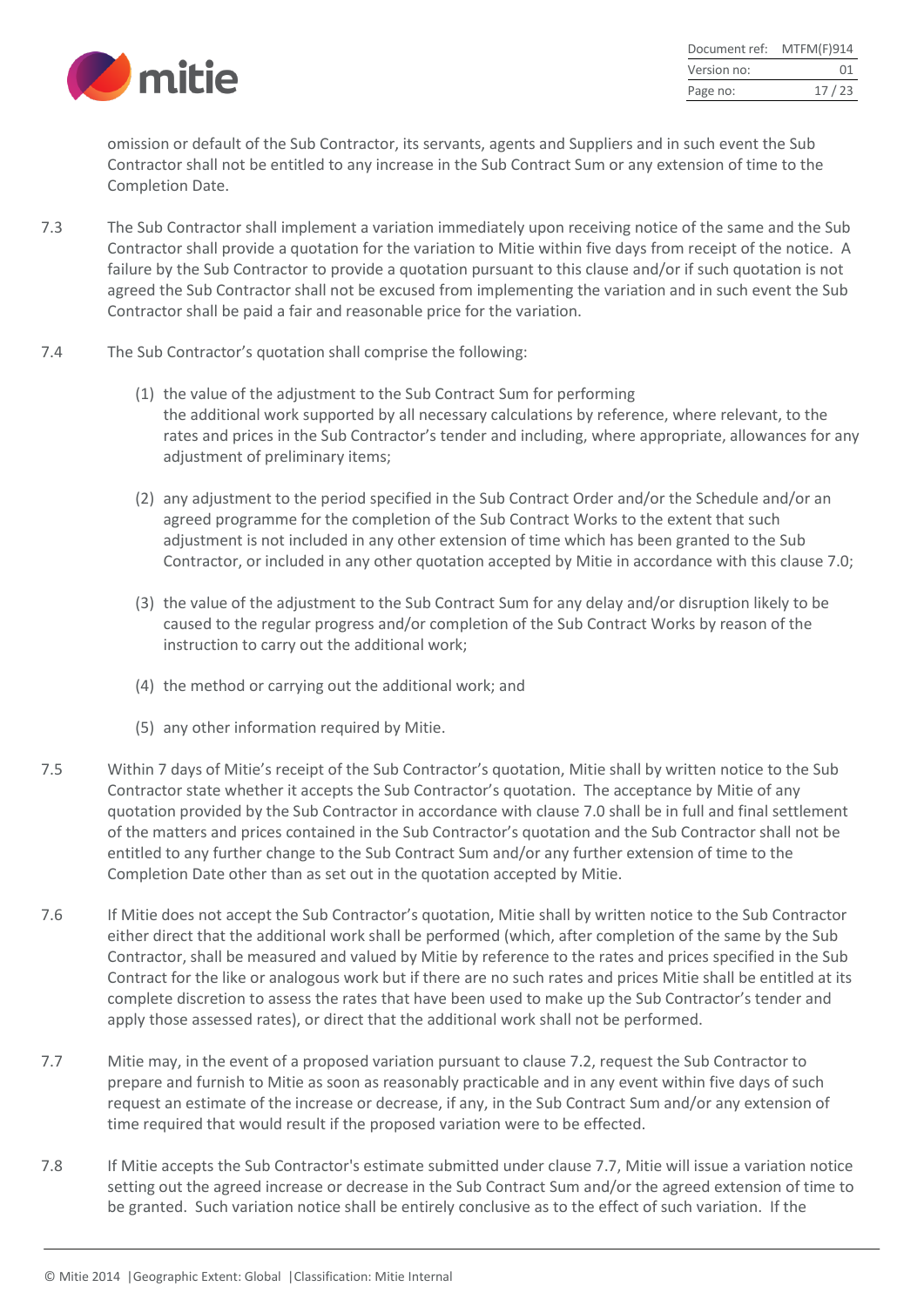

| Document ref: | MTFM(F)914 |
|---------------|------------|
| Version no:   | 01         |
| Page no:      | 18/23      |

estimate submitted under Clause 7.7 is not agreed, Mitie may nevertheless issue the variation notice and the Sub Contractor shall be paid such sum and granted such extension of time as shall be fair and reasonable in all the circumstances. If a variation notice is issued, the Sub Contractor shall thereupon proceed to comply immediately with such notice.

- 7.9 Notwithstanding anything in this clause 7.0, Mitie shall not be obliged to make payment to the Sub Contractor for carrying out any variation to the Sub Contract Works unless Mitie has instructed the Sub Contractor to carry out such variation in writing.
- 7.10 The Sub Contractor shall submit full and proper substantiation and such information as is required by Mitie and to Mitie's satisfaction, in support of any purport to either variation works or any additional entitlement. This requirement shall be a condition precedent to payment for the same. This information provided by the Sub Contractor shall clearly identify the source and basis of any purport to either variation works or any additional entitlement. A fully detailed breakdown of all calculations and rates including, but not limited to, time sheets and material invoices, shall be provided by the Sub Contractor.

#### **8.0 SUSPENSION**

- 8.1 Mitie shall have the right to suspend performance of the Sub Contract Works by the Sub Contractor for any period Mitie requires upon giving written notice to the Sub Contractor who shall forthwith comply with such notice. Mitie may end suspension of the Sub Contract Works by giving written notice to the Sub Contractor and the Sub Contractor shall forthwith resume performance the Sub Contract Works. The Sub Contractor shall not be entitled to any adjustment to the Sub Contract Sum, additional payment of any kind, costs, losses or damages however caused arising as a result of suspension of the Sub Contract Works pursuant to this clause.
- 8.2 Without prejudice to any other right of remedy, the Sub Contractor may suspend performance of all or any of its obligations under this Sub Contract where a sum due to the Sub Contractor pursuant to clause 5.0 is not paid by the final date for payment pursuant to clause 5.0. Such right to suspend shall not be exercised until the Sub Contractor has given 14 days notice in writing to Mitie of its intention to suspend performance and stating the ground or grounds on which it intends to suspend performance of its obligations. The Sub Contractor's right to suspend performance under this clause shall cease immediately when payment in full is made.

#### **9.0 TITLE AND RISK**

- 9.1 Title to and property in any goods or materials shall vest in Mitie upon delivery and safe unloading at the Site by the Sub Contractor.
- 9.2 Notwithstanding any vesting in Mitie or the Principal, the Sub Contract Works and any materials or goods on Site for incorporation into or for use in connection with the Sub Contract Works shall until Practical Completion be at the risk of the Sub Contractor and any loss or damage to the Sub Contract Works shall be made good by the Sub Contractor at its own expense save where such loss or damage is caused by the negligent act error or omission of Mitie, its servants or agents.

#### **10.0 WARRANTIES AND INDEMNITIES**

10.1 The Sub Contractor warrants to the extent that the Sub Contract Works have been or will be designed by the Sub Contractor that he has exercised or will exercise the level of competence to be expected of a professionally qualified and competent engineer or other appropriately qualified design professional experienced in designing works of a size, scope and purpose similar to the Sub Contract Works.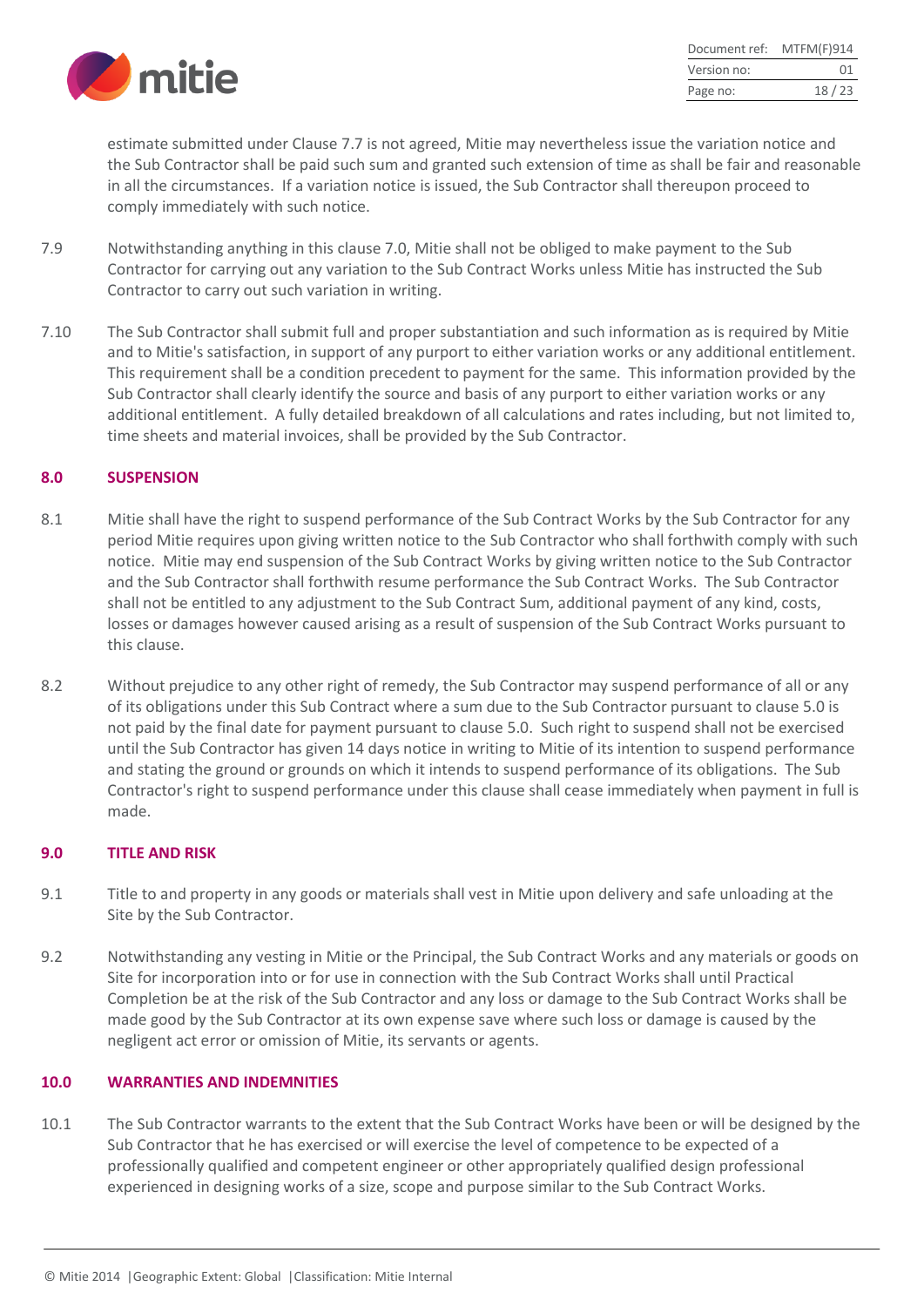

| Document ref: | MTFM(F)914 |
|---------------|------------|
| Version no:   | 01         |
| Page no:      | 19/23      |

- 10.2 The Sub Contractor warrants that all machinery, equipment and other items (including but not limited to computer hardware, electronic equipment and computer software) incorporated into the Sub Contract Works are new, unused and of the most recent or current models or types and shall be free from defects in workmanship and materials and that, when completed, they shall be fit for the purposes intended in this Sub Contract.
- 10.3 The Sub Contractor shall indemnify Mitie in full against all liability, loss or damage (including costs, expense and legal expenses) to persons or property real or personal, arising out of the carrying out of the Sub Contract Works except where and to the extent such liability, loss or damage is caused by an act or omission of Mitie.
- 10.4 The Sub Contractor warrants that it will carry out and complete the Sub Contract Works in such a way so as not to directly or indirectly cause Mitie to be in breach of any provision of the Principal Contract and/or any other Contract made by Mitie in connection with the Works or incur any liability thereunder. The Sub Contractor hereby acknowledges that any breach or default by it of the Sub Contract may result in Mitie committing breaches and/or becoming liable in damages under the Principal Contract and/or any other Contract made by Mitie in connection with the Works and may occasion further loss and/or expense to Mitie in connection with the Works and Mitie and the Sub Contractor hereby acknowledge that any such damages, loss and expense are hereby agreed to be within the contemplation of the parties as being probable results of any such breach or default by the Sub Contractor and the Sub Contractor shall indemnify Mitie against any and all results of any such breach and/or default.
- 10.5 The Sub Contractor shall procure that Mitie is granted an irrevocable, worldwide, royalty-free licence in respect of any and all computer software embedded, loaded into or used in any form in the Sub Contract Works such licence to allow the use of the software for the purpose of the Works, its maintenance, modification and the granting of sub-licences to third parties. The licence granted to Mitie under this clause 10.5 shall be transferrable to third parties.
- 10.6 The Sub Contractor shall indemnify Mitie in full against all liability, loss or damage (including costs, expense and legal expenses) arising out of the Sub Contractor's failure to comply with clause 10.5.
- 10.7 The Sub Contractor shall indemnify Mitie in full against all liability, loss or damage (including costs, expense and legal expenses) arising out of the infringement or alleged infringement of any third party's rights in relation to the computer software embedded, loaded or used in any form in the Sub Contract Works.

## **11.0 TERMINATION**

- 11.1 If the Sub Contractor:
	- (1) fails to proceed regularly and diligently with the Sub Contract Works after being required in writing so to do; or
	- (2) without reasonable cause suspends the carrying out of the Sub Contract Works; or
	- (3) refuses or persistently neglects after notice in writing from Mitie to remove defective work or improper materials; or
	- (4) becomes insolvent as set out in clause 11.2; or
	- (5) fails to comply with any applicable legislation; or
	- (6) is in breach of this Sub Contract

then without prejudice to any other rights and remedies it may have Mitie may, except in the case of subclause (4), by written notice (the "Notice") to the Sub Contractor require the Sub Contractor to remedy such failing and/or breach within 7 days from the date of the Notice. In the case of sub-clause (4), or if the Sub Contractor fails to remedy its failing and/or breach within 7 days form the date of the Notice, Mitie may forthwith determine the Sub Contractor's employment under the Sub Contract and may elect to employ a third party to complete the Sub Contract Works or complete the Sub Contract Works itself.

11.2 For the purpose of clause 11.1(4), the Sub Contractor will be deemed to have become insolvent if it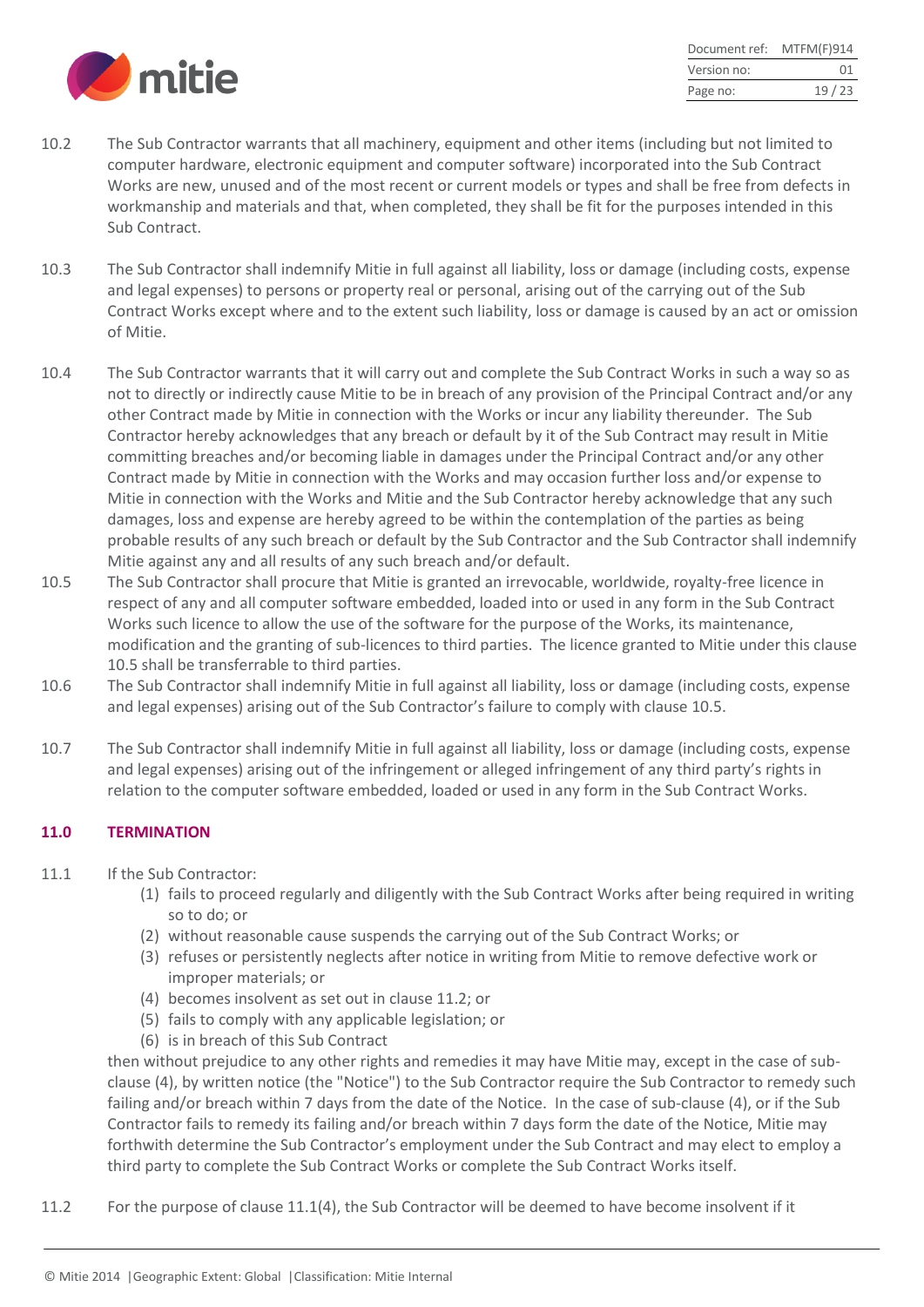

| Document ref: | MTFM(F)914 |
|---------------|------------|
| Version no:   | 01         |
| Page no:      | 20/23      |

suspends or ceases, or threatens to suspend or cease, to carry on all or a substantial part of its business, it suspends or threatens to suspend payment of its debts or its unable to or admits to being unable to pay its debts as they fall due (whether within the meaning of section 123 of Insolvency Act or otherwise), as an individual or, if a partnership, as any of the individual partners he enters into an agreement, compromise or composition in satisfaction of its debts or is the subject of a bankruptcy petition or order or as a company or as a partnership or limited liability partnership makes a compromise, composition or arrangement with its creditors or has a proposal for a voluntary arrangement for a composition of debts or a scheme of arrangements approved in accordance with the Insolvency Act 1986 or has an application made under the Insolvency Act 1986 to the Court for the appointment of an administrator or has a petition for a winding-up order presented or a winding up order made or (except for the purposes of an amalgamation or reconstruction) a resolution for voluntary winding-up is passed, a provisional liquidator, receiver or manager of its business or undertaking duly appointed, gives notice of intention to appoint or has an administrator or administrative receiver (as defined in the Insolvency Act 1986) appointed or possession taken of any property comprised in or subject to floating charge by or on behalf of the holders of any debentures secured by such a floating charge, or has any lien enforced or arrestment order made against it or served on any of its debtors on behalf of any of its creditors or commits any act of insolvency as defined in the Insolvency Act 1986 or where the Sub Contractor is a foreign legal entity the Sub Contractor commits any such act or any such circumstances exist which would be analogous in such foreign jurisdiction.

- 11.3 Upon the termination of the Sub Contractor's employment under clause 11.1, Mitie may take possession of the Sub Contractor's Plant and Equipment, goods, and other things whatsoever brought onto the Site by the Sub Contractor and may use them for the purposes of executing, completing and maintaining the Sub Contractor Works. The Sub Contractor shall at no time bring any materials, equipment, plant, appliances and other things of his whatsoever onto the Site unless the above right has been reserved to Mitie in respect of all and each of them. Further the Sub Contractor shall, if required by Mitie, assign to Mitie without payment the benefit of any agreement for the supply of materials, equipment, plant, appliances or other things or work to be done and shall ensure prior to the commencement of the Sub Contract and as may be required form time to time that such benefits can be so assigned.
- 11.4 Where the Sub Contractor's employment under the Sub Contract is determined pursuant to sub-clause 11.1, Mitie shall not be obliged to make any further payment to the Sub Contractor:
	- (1) if it has become insolvent, in respect of any sum already due insofar as Mitie has given or gives a Pay Less Notice under clause 5.0; or
	- (2) if it has become insolvent after the last day on which a Pay Less Notice could have been given under clause 5.0, in respect of any sum already due and before the final date for payment; and
	- (3) in respect of any other sum or sums which are not already due for payment under clause 5.0 including any Retention, until the Sub Contract Works have been completed, all defects in the Sub Contract works have been made good by others and the Sub Contractor's Final Statement of Account is determined pursuant to clause 5.0. In calculating the amount due to/from the Sub Contractor, Mitie shall be entitled to set off any losses, costs, charges and expenses incurred by Mitie in completing the Sub Contract Works following such determination together with a reasonable sum by way of management time, overhead charges and supervision. Any sum payable by the Sub Contractor to Mitie under Mitie's final statement of account shall be payable by the Sub Contractor to Mitie on demand without prejudice to any other claim or right of action which Mitie may have against the Sub Contractor. Mitie is hereby authorised to deduct or set off any amount payable by the Sub Contractor under this clause from any payment which may at any time be due or have become due to the Sub Contractor whether under the Sub Contract or otherwise.

#### **Determination of the Principal Contract**

11.5 Subject to clause 11.6, if the Works are abandoned or the Principal Contract or Mitie's employment there under is determined by either party to the Principal Contract before the Sub Contractor has fully performed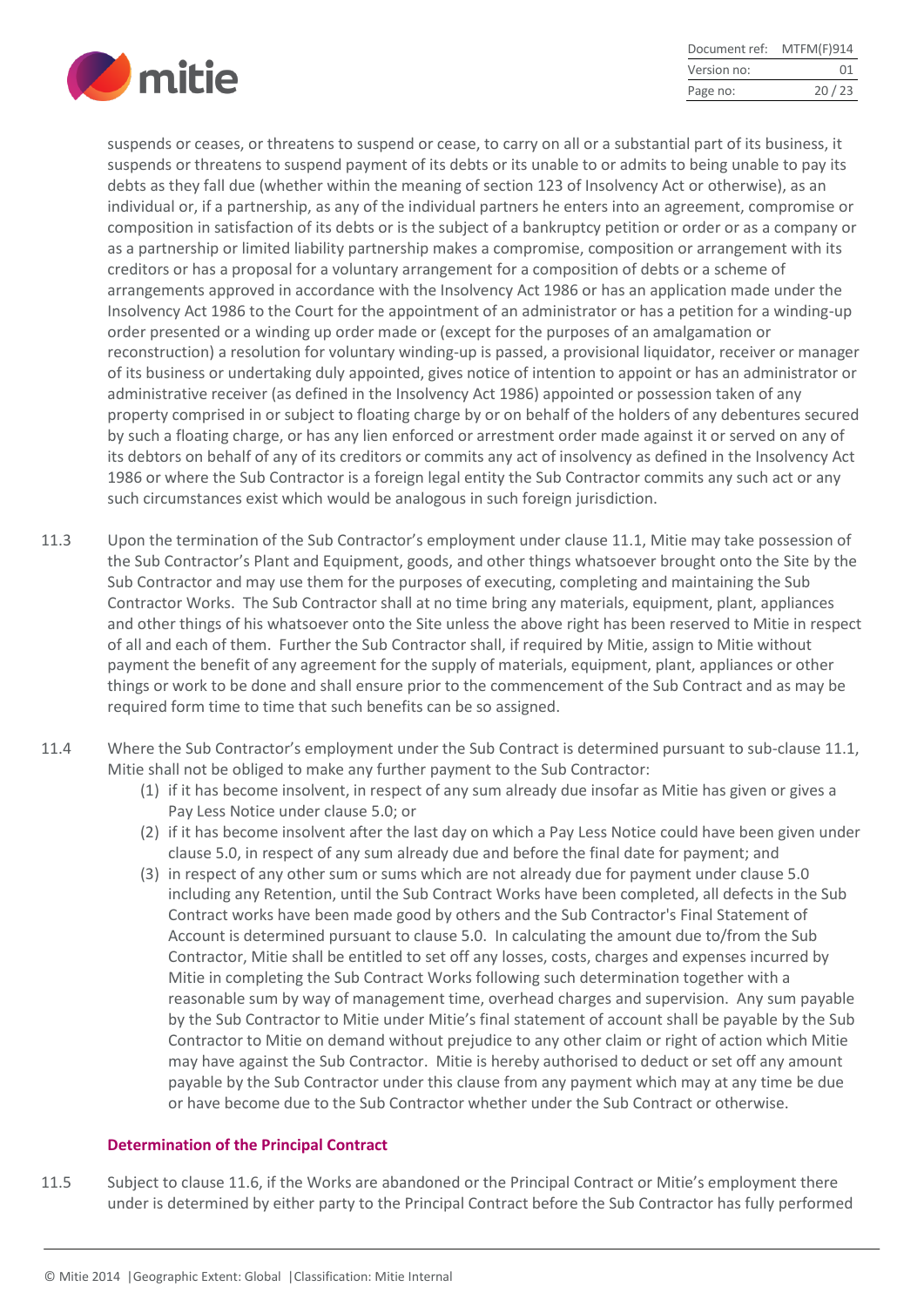

| Document ref: | MTFM(F)914 |
|---------------|------------|
| Version no:   | 01         |
| Page no:      | 21/23      |

its obligations under the Sub Contract then the employment of the Sub Contractor shall thereupon determine and the Sub Contractor shall be entitled to be paid:

- (1) the value of the Sub Contract Works completed at the date of such determination; and
- (2) the value of work begun and executed but not completed at the date of such determination; an
- (3) the value of the unfixed materials and goods not prematurely delivered upon the Site for use in the Sub Contract Works the property in which has passed to the Principal under the provisions of the Principal Contract; and
- (4) the cost of materials or goods properly and necessarily ordered for the Sub Contract Works for which the Sub Contractor shall have paid or of which he is legally bound to accept delivery PROVIDED THAT on such payment by Mitie any materials or goods so paid for have become or shall become the property of Mitie less sums already paid by Mitie and subject to any set off or deduction due to Mitie under this Sub Contract.

The Sub Contractor shall submit applications for payments referred to in this clause 11.5 which shall be made in accordance with the relevant provisions of clause 5 in respect of Interim Applications.

11.6 If the Works are abandoned or the Principal Contract or Mitie's employment there under is determined by the Principal in consequence of any breach of the Sub Contract by the Sub Contractor then the provisions as to payment set out in clause 11.5 shall not apply but the rights of Mitie and the Sub Contractor shall be as set out in clause 11.1 to 11.4 inclusive.

#### **12.0 ASSIGNMENT AND SUB-LETTING**

- 12.1 No part of the Sub Contract may be sub-let by the Sub Contractor without the prior approval in writing of Mitie and in the event of such consent being granted, the Sub Contractor shall not be relieved of any of its duties, responsibilities or liabilities under or arising out of the Sub Contract. The Sub Contractor shall procure that approved sub-letting occurs on terms and conditions that enables the Sub Contractor to comply with its obligations under the Sub Contract and that the Sub Contractor provides a collateral warranty to Mitie in accordance with clause 13.
- 12.2 Mitie may at any time assign, charge or transfer its interest in the Sub Contract and/or any part of it and/or any rights arising under it to any person upon written notice to the Sub Contractor without the consent of the Sub Contractor being required. The Sub Contractor shall not assign, charge or transfer its interest in the Sub Contract and/or any part of it and/or any rights arising under it to any person except with the prior written approval of Mitie and upon such terms as Mitie may reasonably require.

#### **13.0 COLLATERAL WARRANTY**

13.1 The Sub Contractor shall, as Mitie may at any time or times require, promptly execute and deliver a deed or deeds of warranty in favour of any third party on such terms as Mitie shall reasonably require. It shall be a condition precedent to any liability of Mitie to pay the Sub Contractor that the Sub Contract executes a deed or deeds of warranty when required to do so by Mitie.

#### **14.0 ADJUDICATION**

- 14.1 Mitie and the Sub Contractor each has the right to refer a dispute arising under or in connection with this Sub Contract for adjudication and either Party may give notice in writing to the other Party at any time of its intention to do so. The adjudication shall be conducted under the Scheme subject to and as amended by this clause 14.0
- 14.2 Any dispute referred to adjudication shall be so referred in accordance with the Scheme subject to the following amendments to the Scheme (references to paragraphs of the Scheme shall be construed as references to such amendments as may be made to the Scheme from time to time or, if such amendment renders the reference inappropriate Mitie shall decide on the appropriate course of action):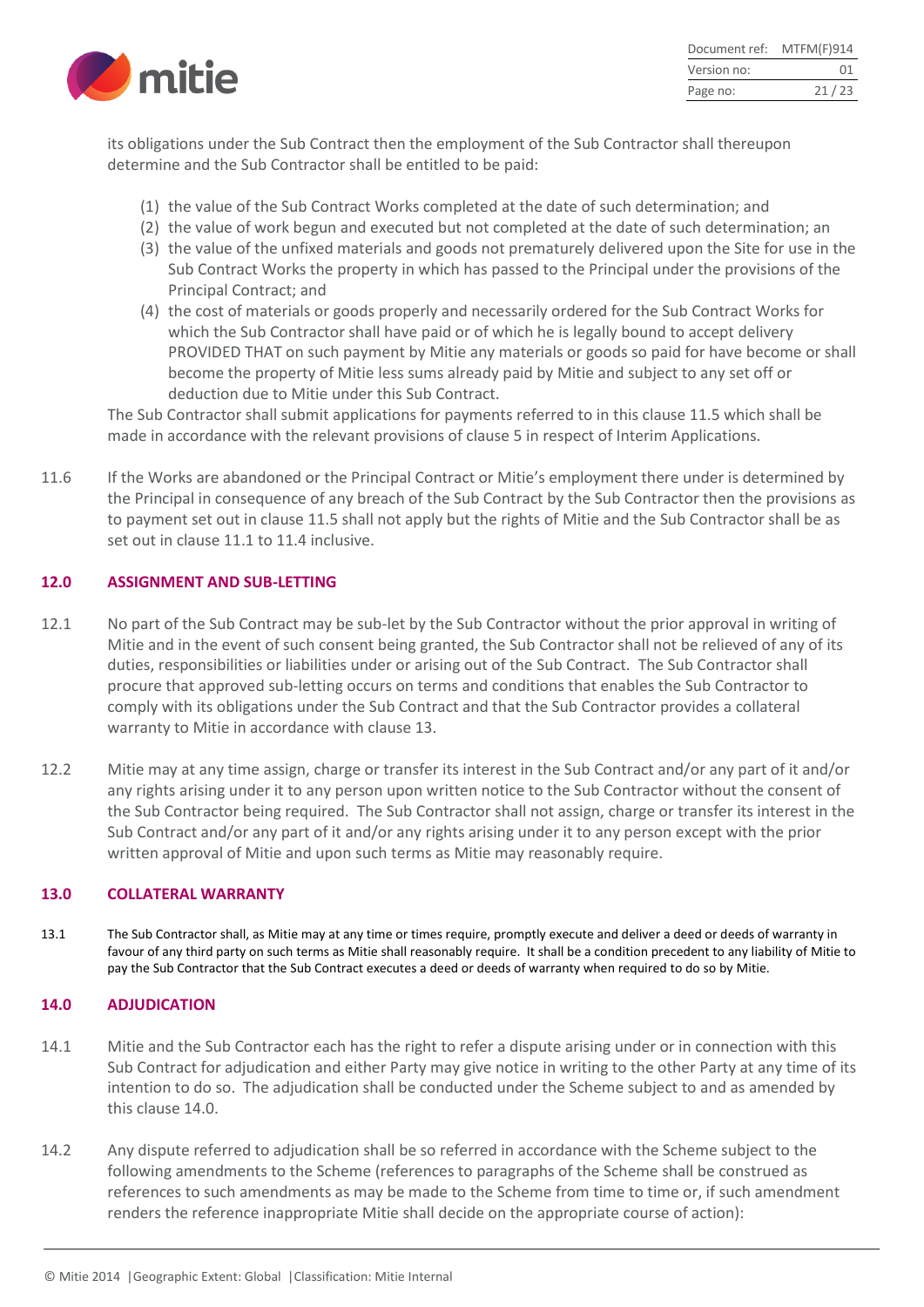

| Document ref: | MTFM(F)914 |
|---------------|------------|
| Version no:   | ()1        |
| Page no:      | 22/23      |

- (1) Subject to clause 14.2(3) the referring party shall request the President or Vice President of the Royal Institution of Chartered Surveyors to select a person to act as adjudicator;
- (2) If the Adjudicator fails to give his decision in accordance with the provisions of the Scheme the President or Vice President of the Royal Institution of Chartered Surveyors shall appoint such other person from time to time as Adjudicator in place of the original Adjudicator;
- (3) The Parties agree that where any dispute which arises between them under this Sub Contract raises the same or parallel issues as a related dispute or difference between Mitie and any third party which has already been referred to adjudication, where practicable, the dispute shall be referred to and settled by such adjudicator appointed to settle the same or parallel issue between Mitie and such third party;
- (4) Paragraph 7(2) of Part I of the Scheme shall be amended by the addition of the following: "provided that the referral notice together with accompanying documents shall not exceed 10 single sided A4 pages.";
- (5) The response to the referral shall be served on the adjudicator and on every other party to the dispute within 14 days of receipt, by the responding party, of the referral notice and all other accompanying documents;
- (6) Mitie and the Sub Contractor shall not (save in the proper course of disclosure to their professional advisers) for any reason disclose to any person or otherwise make use of and shall maintain strict confidence and secrecy in respect of any intention to refer any dispute to adjudication or any matter or information arising in or under any adjudication of any dispute

#### **15.0 GENERAL**

- 15.1 Mitie is a member of the Mitie Group of Companies whose holding company is Mitie Group PLC and accordingly Mitie may perform any of its obligations or exercise any of its rights under or arising from the Sub Contract by itself or through any other member of its Group. Any act or omission of any such other member shall be deemed to be the act or omission of Mitie.
- 15.2 No waiver by Mitie of any breach of the Sub Contract by the Sub Contractor shall be a waiver of any subsequent breach of the same or of any other provision of the Sub Contract. No failure by Mitie to exercise any right or remedy arising under the Sub Contract or at law shall be a waiver of its right to exercise such rights arising subsequently.
- 15.3 If any provision of the Sub Contract (or part of any provision) is found by any court, tribunal, arbitrator, adjudicator or other authority of competent jurisdiction to be invalid, illegal or unenforceable, that provision or part-provision shall, to the extent required, be deemed not to form part of this agreement, and the validity and enforceability of the other provisions of this agreement shall not be affected. If a provision of this agreement (or part of any provision) is found illegal, invalid or unenforceable, the provision shall apply with the minimum modification necessary to make it legal, valid and enforceable.
- 15.4 Any notice or other communication required to be given under this Sub Contract shall be in writing and shall be delivered by hand, or sent by post to Mitie's or the Sub Contractor's address specified on the Sub Contract Order or as may be amended by notice from the appropriate Party from time to time. Any notice or other communication shall be deemed to have been duly received:
	- (1) if delivered by hand, when delivered to Mitie's or the Sub Contractor's address marked for the attention of Mitie's or the Sub Contractor's representative as named in the Schedule; or